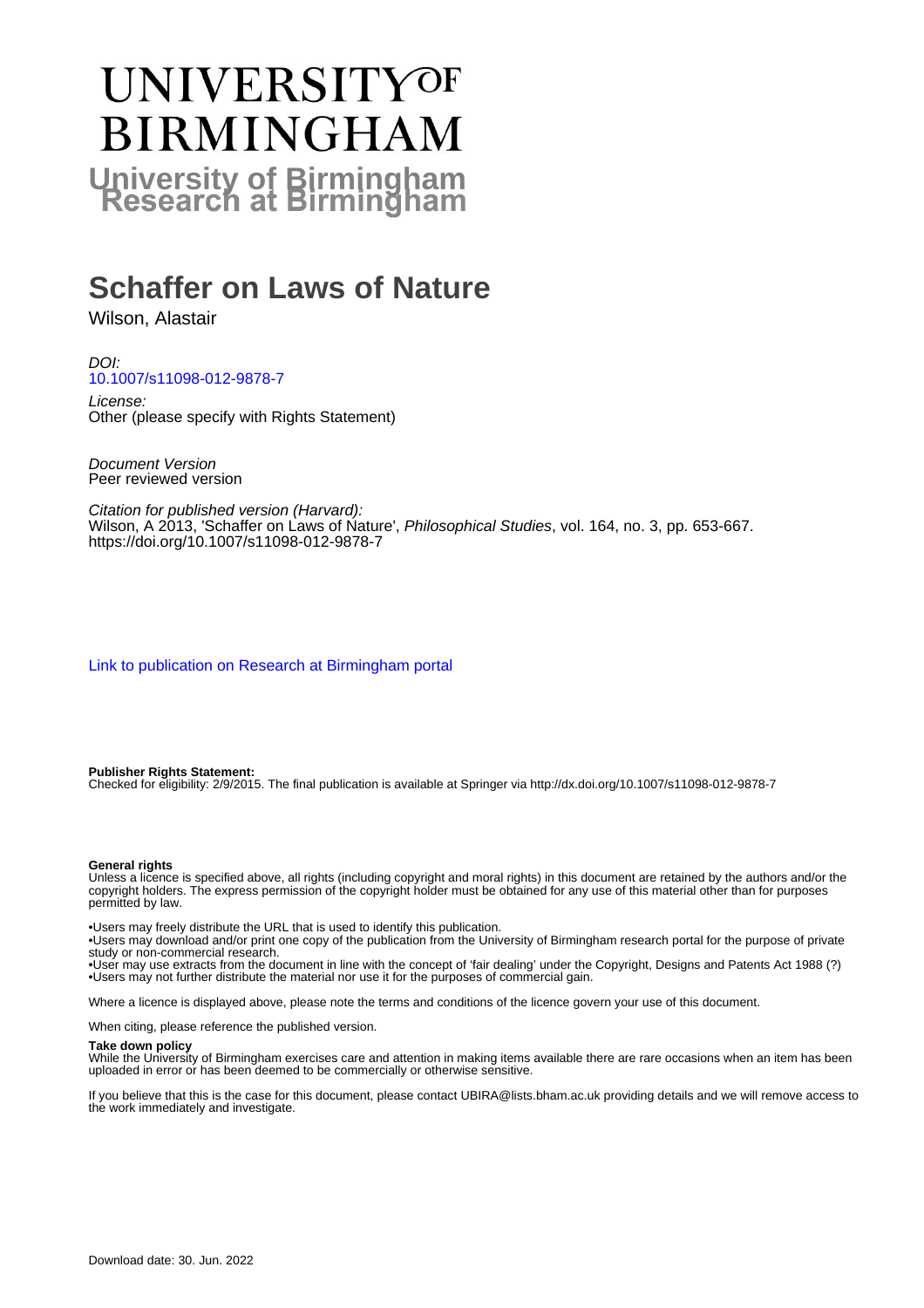This is a preprint of a paper to appear in *Philosophical Studies*.

# Schaffer on Laws of Nature

Alastair Wilson

University of Birmingham & Monash University email: a.j.wilson@bham.ac.uk

#### ABSTRACT

In 'Quiddistic Knowledge' (Schaffer [2005]), Jonathan Schaffer argued influentially against the view that the laws of nature are metaphysically necessary. In this reply I aim to show how a coherent and well-motivated form of necessitarianism can withstand his critique. Modal necessitarianism -- the view that the actual laws are the laws of all possible worlds -- can do justice to some intuitive motivations for necessitarianism, and it has the resources to respond to all of Schaffer's objections. It also has certain advantages over contingentism in the domain of modal epistemology. I conclude that necessitarianism about laws remains a live option.

- 1. Introduction
- 2.Modal Necessitarianism
- 3.Motivating Modal Necessitarianism
- 4.Defending Modal Necessitarianism
- 5.Conclusion

# 1 Introduction

In 'Quiddistic Knowledge' (Schaffer [2005]) Jonathan Schaffer argues that the view that the laws of nature are metaphysically necessary has no good motivation; that it is subject to devastating objections; and that it 'dissolves, on inspection, into an incoherent heap' 1 because the (anyway bad) motivations for it pull in different directions. In this paper I aim to show how a coherent and wellmotivated form of necessitarianism can withstand his objections.

I don't dispute that some forms of necessitarianism are indeed subject to Schaffer's criticisms. And Schaffer is certainly right that the various forms have not

<sup>&</sup>lt;sup>1</sup> Schaffer [2005] p.13.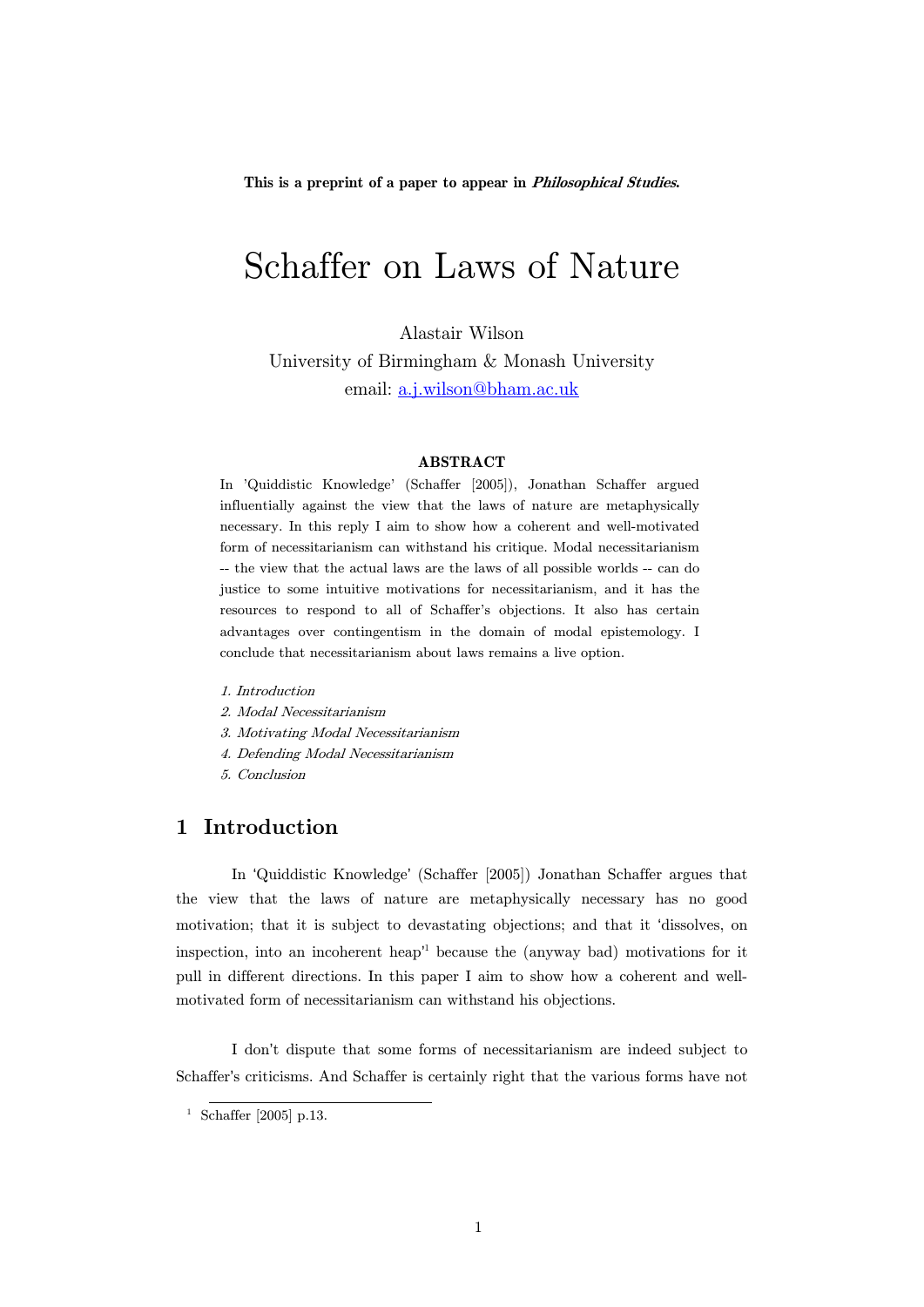always been clearly distinguished. Nonetheless, I think that a coherent necessitarianism about laws is possible, and that it has certain theoretical advantages over contingentism. My strategy is to elaborate and motivate one particular necessitarian picture, and to show how it emerges unscathed from Schaffer's objections.

Roadmap: Section 2 describes my preferred form of necessitarianism, and sets aside some potential complications. Section 3 discusses Schaffer's critique of certain motivations for necessitarianism, and Section 4 responds to his direct arguments against the view. Section 5 is a conclusion.

## 2 Modal Necessitarianism

Schaffer distinguishes three different forms of necessitarianism:

| <i>Modal necessitarianism</i> : | The actual laws are the laws of all possible worlds.                                      |
|---------------------------------|-------------------------------------------------------------------------------------------|
| Nomic necessitarianism:         | Properties are governed by the same laws in all<br>worlds in which they are instantiated. |
| Causal necessitarianism:        | Properties have the same causal roles in all worlds<br>in which they are instantiated.    |

While modal necessitarianism is clearly a view about laws, nomic necessitarianism and causal necessitarianism look like views about the individuation of properties. They say, respectively, that properties are individuated by their nomic roles and by their causal roles. Nomic necessitarianism and causal necessitarianism have had their defenders – for example, Shoemaker [1980, 1998], Swoyer [1982], Fales [1993], and Ellis & Lierse [1994]. But here my primary concern is with the modal status of laws rather than with the individuation of properties. My aim is to set out a plausible picture incorporating modal necessitarianism and to defend it against Schaffer's objections.

For simplicity, I will be assuming that actual laws govern only actually instantiated (fundamental determinable<sup>2</sup>) properties. If we were instead to allow that properties can exist uninstantiated while still being governed by the actual

<sup>&</sup>lt;sup>2</sup> Non-fundamental properties (like *being a river of beer*) and determinate properties (like *having a mass of exactly*  $2^{100}$  *kg*) raise interesting complications which are mostly orthogonal to the question of the modal status of laws. I will set them aside.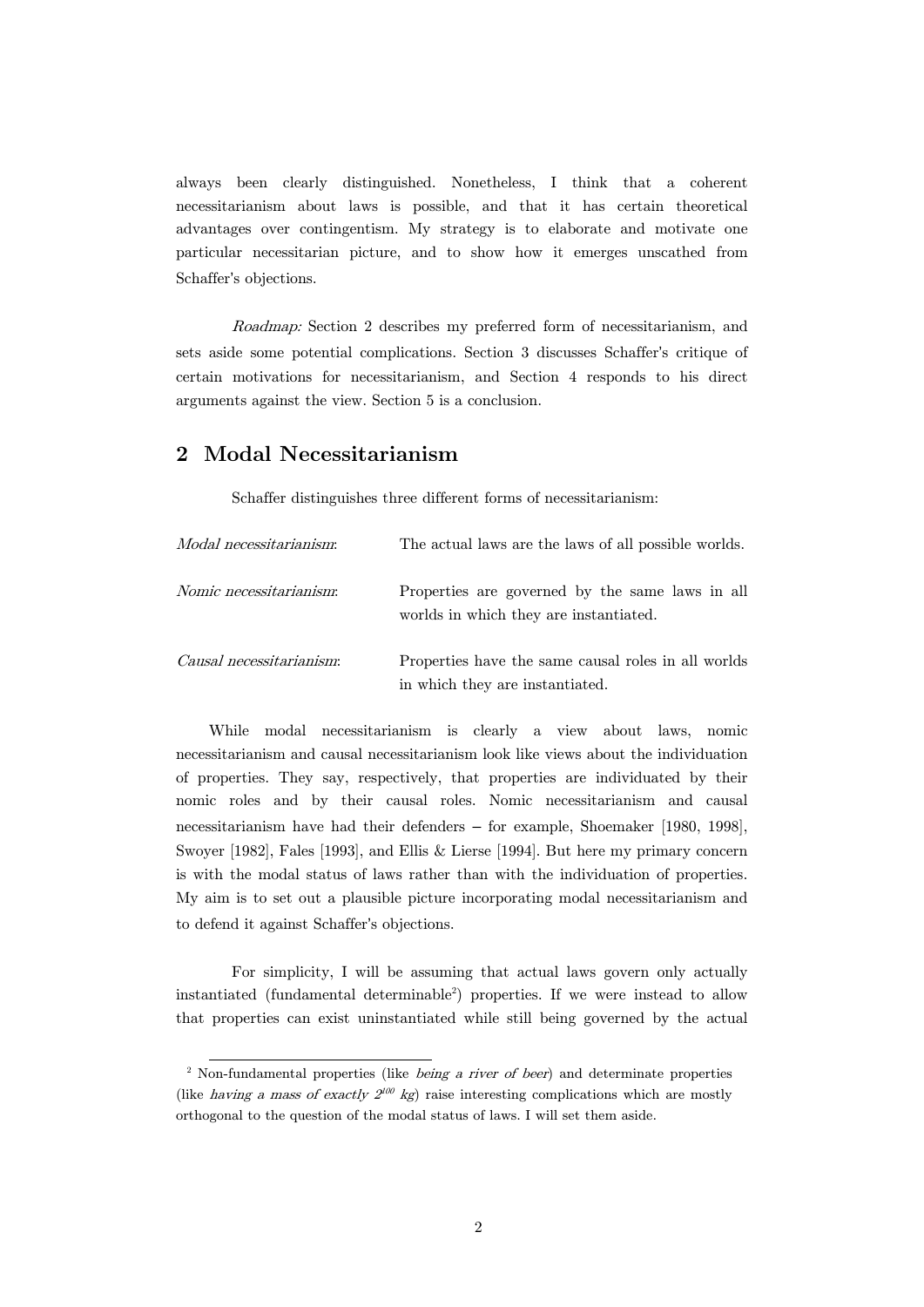laws, Schaffer's formulation of modal necessitarianism would be rendered consistent with the possibility of all sorts of processes that we typically think of as anomalous. Consider schmass, an 'alien' fundamental determinable property which resembles mass except that the attractive force between two schmassy objects varies with the inverse *cube* of the distances between them<sup>3</sup>. If the laws of the actual world govern uninstantiated fundamental properties such as schmass, for example by determining that schmasses would attract according to an inverse-cube law were any to exist, then the characterization of modal necessitarianism given by Schaffer is straightforwardly compatible with the metaphysical possibility of schmassy behaviour.

This compatibility was unintended<sup>4</sup>, and it obscures the most interesting issues at stake. The central arguments of Schaffer's paper turn on whether we need particular types of possible world to play particular theoretical roles; so it is crucial to the dialectic that 'the worlds countenanced by modal necessitarianism are a proper subset of the worlds countenanced by nomic or causal necessitarianism.'5

Rather than proceed under the implicit assumption that actual laws govern only properties instantiated at the actual world, I will build this assumption directly into the view I wish to defend. According to my favoured version of necessitarianism, i) the actual laws are the laws of all worlds, and ii) the laws include a specification of which fundamental determinable properties are

<sup>&</sup>lt;sup>3</sup> This example was introduced by Fine [2002]. Despite its dubious physical credentials, it suffices to make the general point.

<sup>4</sup> Schaffer (personal communication) has confirmed that in Schaffer [2005] he presupposed that the actual laws govern only properties instantiated at the actual world. This presupposition is required to make sense of various aspects of his setup, for example: 'The nomic and causal necessitarian countenance all the worlds that the modal necessitarian countenances, plus some worlds with alien laws, provided that these alien laws only govern alien properties (properties distinct from the actual ones, and from any conjunctions or composites thereof). (Schaffer [2005] p.3.)

<sup>5</sup> Schaffer [2005] p.3.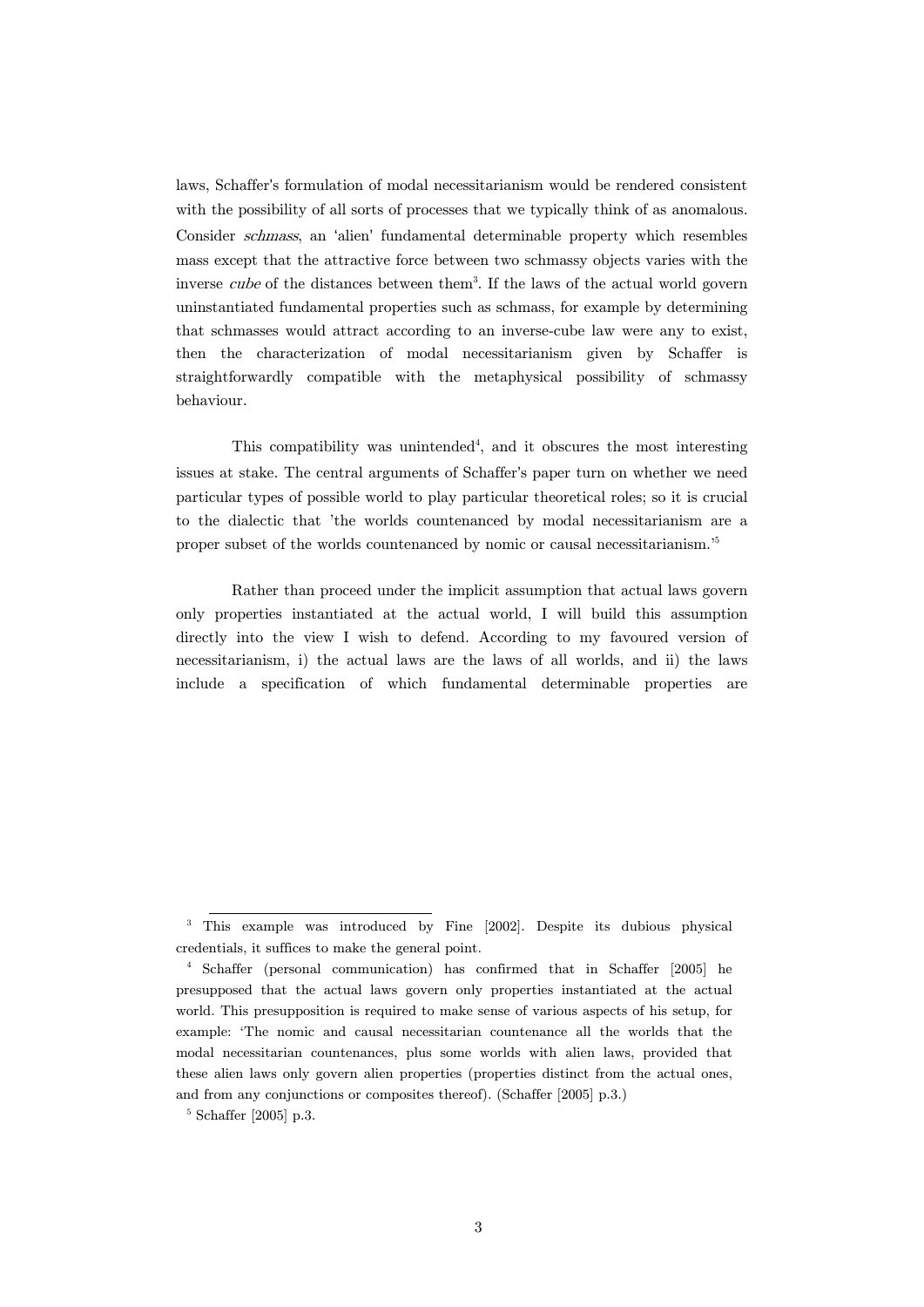instantiated<sup>6</sup>. In line with Schaffer's original terminological intentions, I will continue to use the term 'modal necessitarianism' to refer to this package deal<sup>7</sup>.

I will appeal to one additional premise in my defence of modal necessitarianism. It is the premise that quantum indeterminism is a part of the actual laws of nature; that is, that the actual laws are indeterministic in roughly the sort of way indicated by quantum mechanics. This assumption, while obviously not in any familiar sense a priori, seems very likely to be true; and it is not in tension with modal necessitarianism. Schaffer is unwilling to grant this premise: he considers the deterministic Bohmian mechanics to be an 'empirically open possibility' 8 . I agree that the case for quantum indeterminism is not totally conclusive, and that the appearance of indeterminism could arise from a deterministic Bohmian conspiracy; but I do think that the case for quantum indeterminism is very strong. I am accordingly happy to make my conclusions conditional on this premise. (It should, however, be noted that I only use this premise in the course of responding to one of the arguments offered by Schaffer – his 'argument from counterfactuals'. My other responses do not rely on indeterminism.)

So, on to the arguments.

## 3 Motivating Modal Necessitarianism

Schaffer first seeks to undermine two arguments for necessitarianism: the 'argument from natural necessity' and the 'argument from sustaining counterfactuals'. He correctly notes that  $-$  if valid  $-$  these arguments would count in favour only of modal necessitarianism, the version of necessitarianism I seek to defend.

<sup>6</sup> Fine [2002] likewise advocates building a specification of the fundamental determinable properties instantiated at any world w into the laws of nature of w. A referee points out that this assumption entails that it cannot be a chancy matter whether some particular fundamental determinable is instantiated. This consequence is interesting, but it doesn't strike me as terribly problematic.

<sup>7</sup> Few philosophers have expressed sympathy in print with this package of views. The most prominent example is Alexander Bird, who expresses cautious support for it under the label of 'strong necessitarianism' (Bird [2004], [2007]).

<sup>8</sup> Schaffer [2005] p.8.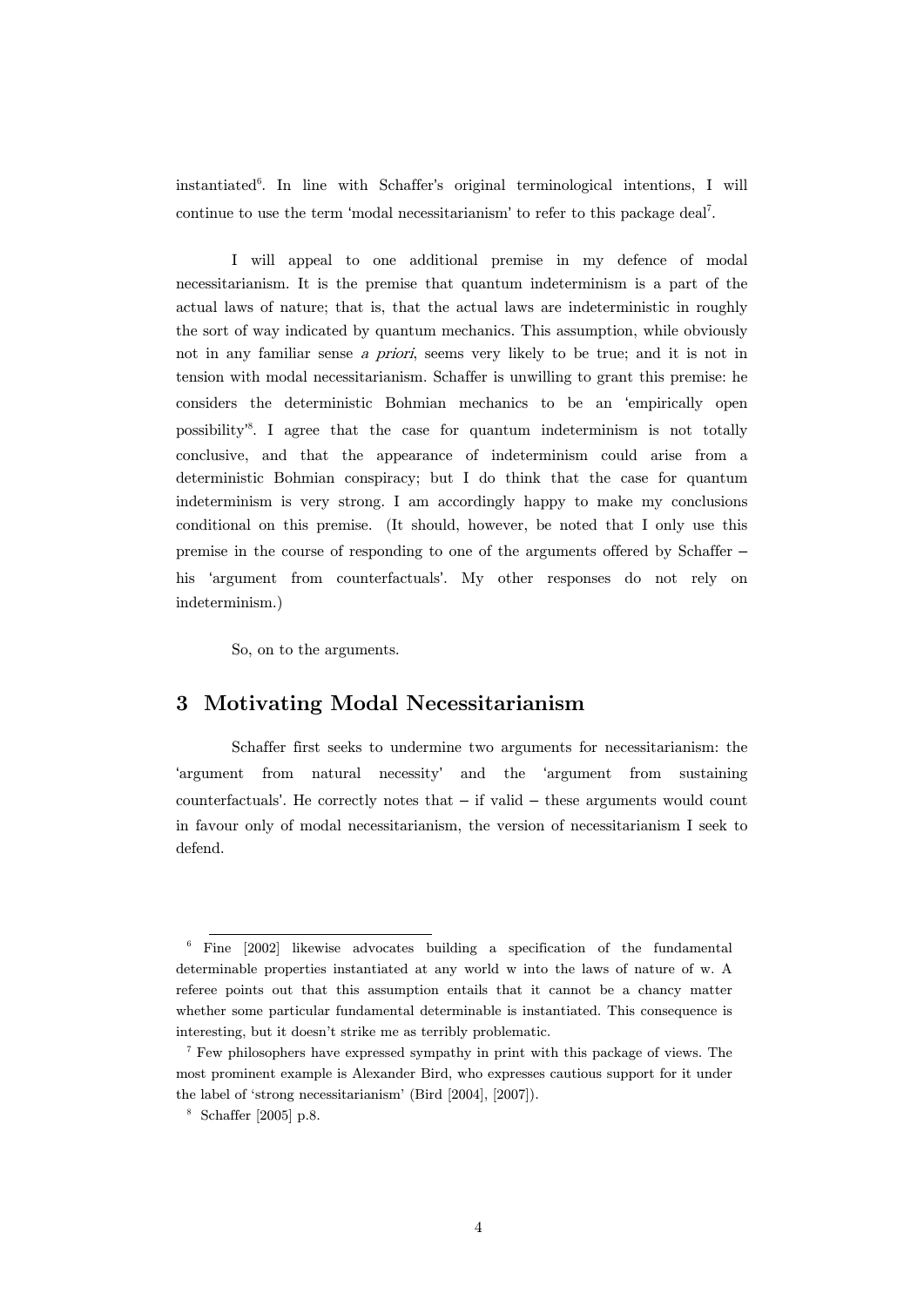I don't think the modal necessitarian should put much weight on the arguments Schaffer adduces. While there may be better arguments in their vicinity, as Schaffer formulates them they are unconvincing. And many necessitarians are in any case suspicious of a *priori* arguments for necessitarianism<sup>9</sup>. There might therefore seem little point in discussing Schaffer's arguments for modal necessitarianism. Nonetheless, I think they will help us get a clearer sense of the nature of the dialectic between modal necessitarianism and contingentism, so I will briefly outline them.

#### The argument from natural necessity

(1) If the relation between properties and their powers is contingent, then

like charges *might not* repel:

(2) Like charges must repel;

(3) Therefore: the relation between properties and their powers is not contingent.

Schaffer diagnoses this argument as equivocating on the modal strengths of the 'might not' and the 'must' which appear in premises 1 and 2 respectively. He claims that 'the "must" of natural necessity in (2) is a restricted necessity, and the "might" in  $(1)$  is unrestricted. Hence they are compatible.<sup>'10</sup> This objection initially seems successful. The response of the modal necessitarian will obviously be to deny that the 'must' in (2) is restricted; but that is too close to what is at issue in the debate over the modal status of laws of nature, so its denial is dialectically unavailable for use in a suasive argument against contingentism. (In other words, it would beg the question.)

In order to shore up the argument from natural necessity, modal necessitarians must independently motivate their claim that the 'must' in (2) is unrestricted. One promising strategy is to point out that the appeal to restricted necessity raises a new explanatory demand with a non-obvious answer: if it is unrestrictedly possible for like charges to repel, why should it matter to us whether it is impossible in some restricted sense? This line of argument has been pressed by Kit Fine (Fine [2002]) and by Alexander Bird (Bird [2007]), who protest that any number of distinct restricted necessities can be pressed into service. Why should we

<sup>&</sup>lt;sup>9</sup> My own view is that the best argument for modal necessitarianism is based on the many-worlds interpretation of quantum mechanics. (See Wilson [2011].) More commonly, necessitarians have attempted to support their view by arguing that it best makes sense of certain features of scientific practice.

 $10$  Schaffer [2005] p.7.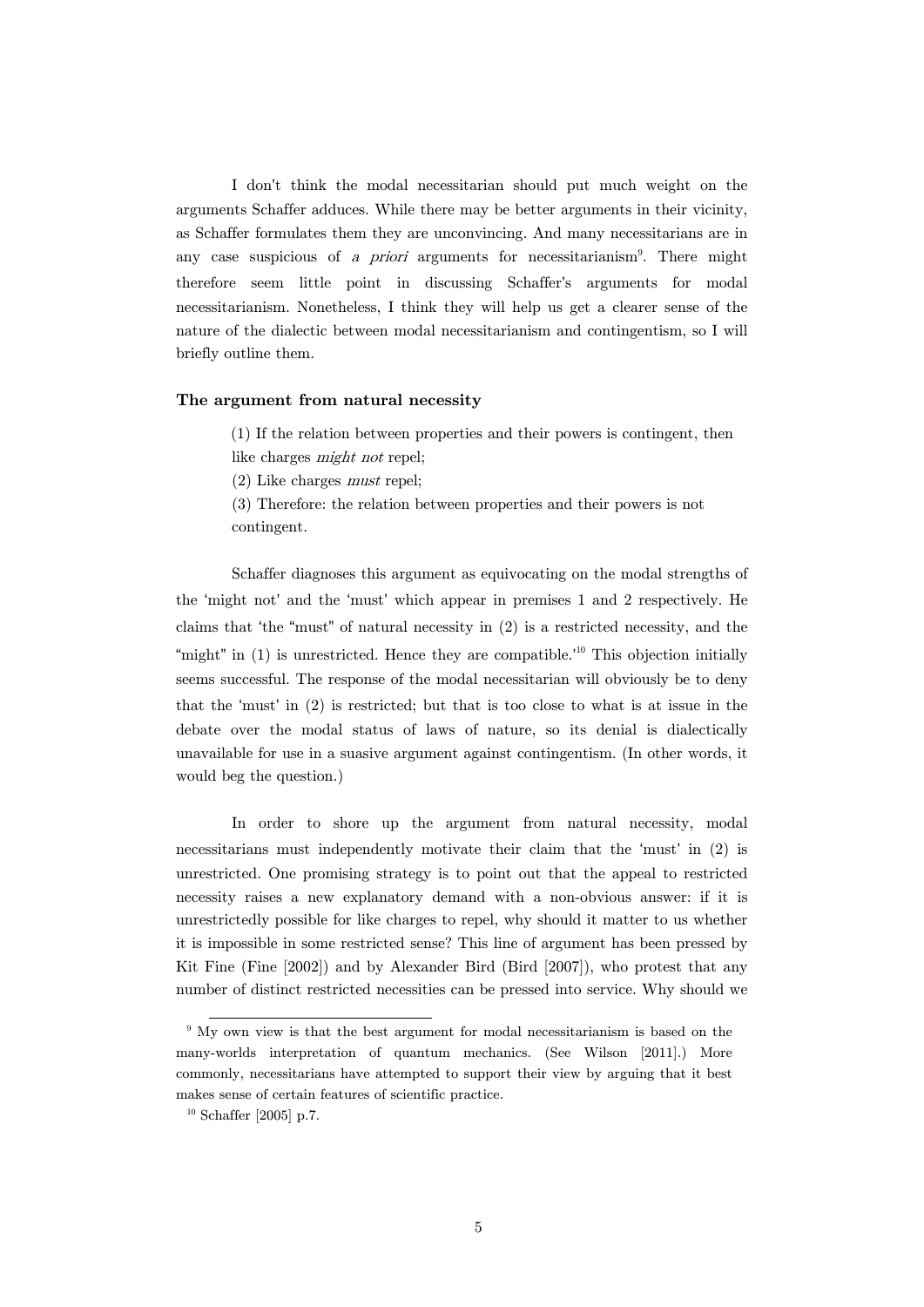be interested in a form of necessity restricted to worlds which share the actual laws (natural necessity), any more than we are interested in a form of necessity restricted to worlds which contain wombats (wombat-necessity)? And doesn't the restriction strategy render the natural necessity of the laws themselves a 'cheap and trivial' matter of self-entailment $11$ ?

In the face of such arguments, contingentists typically pass on the explanatory burden by assimilating it to the project of explaining why the laws of nature matter to us. Insofar as the laws of nature matter more to us than does the existence of wombats, it is unsurprising that we should be more interested in a restricted necessity that corresponds to natural necessity than we are in a restricted necessity that corresponds to wombat-necessity. Even if like charges might not repel, unrestrictedly speaking, learning that they repel in all the worlds which share our laws is interesting and informative just if a restriction to worlds which share our laws is an interesting and relevant restriction.

I am unhappy with this buck-passing response. Contingentists, it seems to me, have not adequately addressed the challenge of explaining why laws of nature matter to us. At most, they have tended to gesture at arguments of this sort:

"On the working hypothesis that the laws of a world are the generalizations that fit into the best deductive systems true there, we can also say that the laws are generalizations which (given suitable companions) are highly informative about that world in a simple way. Such generalizations are important to us. It makes a big difference to the character of a world which generalizations enjoy the status of lawhood there. Therefore similarity and difference of worlds in respect of their laws is an important respect of similarity and difference..."

Lewis 1973 p.74-75.

For Lewis, this is uncharacteristically vague; and, to my knowledge, he nowhere attempts to be more precise. Can contingentists do any better? Perhaps<sup>12</sup>. But it seems unlikely that any contingentist explanation of why the laws matter could improve on the necessitarian explanation, which is striking in its elegance and simplicity.

 $11$  Fine [2002].

<sup>&</sup>lt;sup>12</sup> Sophisticated frequentist attempts like those of Howson and Urbach [1993], Hoefer [2007] and Schwarz [forthcoming] to prove versions of Lewis' Principal Principle may help the contingentist make progress in this direction, linking chancy laws to subjective expectations about particular events via the chances that the laws assign to those events. See Strevens [1999] and Handfield [2012] ch.7 for sceptical views of this project.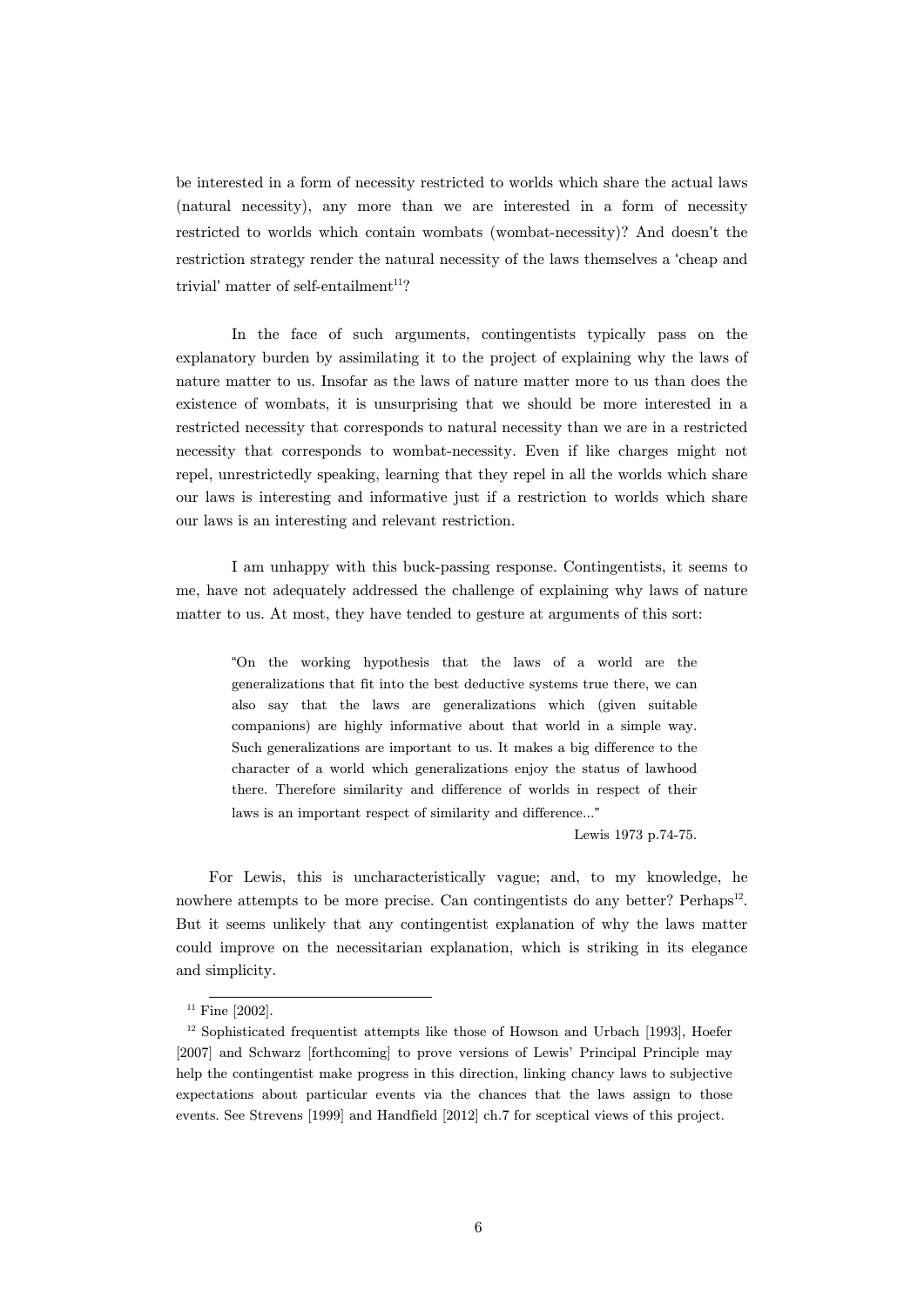According to the modal necessitarian, laws of nature matter to us because they are true at all possible worlds. Open natural possibilities *really could happen*: they are genuine possibilities, not merely epistemic possibilities. In contrast, histories violating the laws of nature are not genuine possibilities and can be safely ignored. Put another way, the epistemic norm 'assign credence zero to genuine impossibilities' seems to explain the relevance of physical necessity in the context of modal necessitarianism, while being explanatorily impotent in the context of contingentism $^{13}$ .

 Contingentists face a substantial challenge in explaining why physical necessity matters to us, while necessitarians have an attractive and simple explanation available. (An alternative way to put this point is that reading the 'must' in premise (2) as a restricted necessity generates an additional explanatory demand, a demand which simply does not arise for the modal necessitarian.) I conclude, following Bird [2004], that modal necessitarianism has a significant explanatory advantage over contingentism.

These explanatory considerations tell against the contingentist treatment of natural necessity as a restricted necessity. And if the best semantics for assertions like (2) does not involve a restricted modality, then there is no equivocation between (1) and (2), and the argument from natural necessity stands.

#### The argument from sustaining counterfactuals

(4) If the relation between properties and their powers is contingent, then there is nothing that guarantees that like charges repel in any other possible world;

(5) In the nearest possible world, like charges repel;

(6) Therefore: the relation between properties and their powers is not contingent.

<sup>&</sup>lt;sup>13</sup> Of course, the non-modal norm 'assign credence zero to falsehoods' subsumes the modal norm 'assign credence zero to genuine impossibilities'. But it seems like the modal norm is in some real sense easier for us to follow than the non-modal norm, and is thus more explanatory of our epistemic practices. By comparison, 'apportion your beliefs to the evidence' is an easier norm to follow than 'believe all and only the truths'; and thus the former is more explanatory of our epistemic practices than the latter, despite the capacity of the former to produce false beliefs even when followed correctly.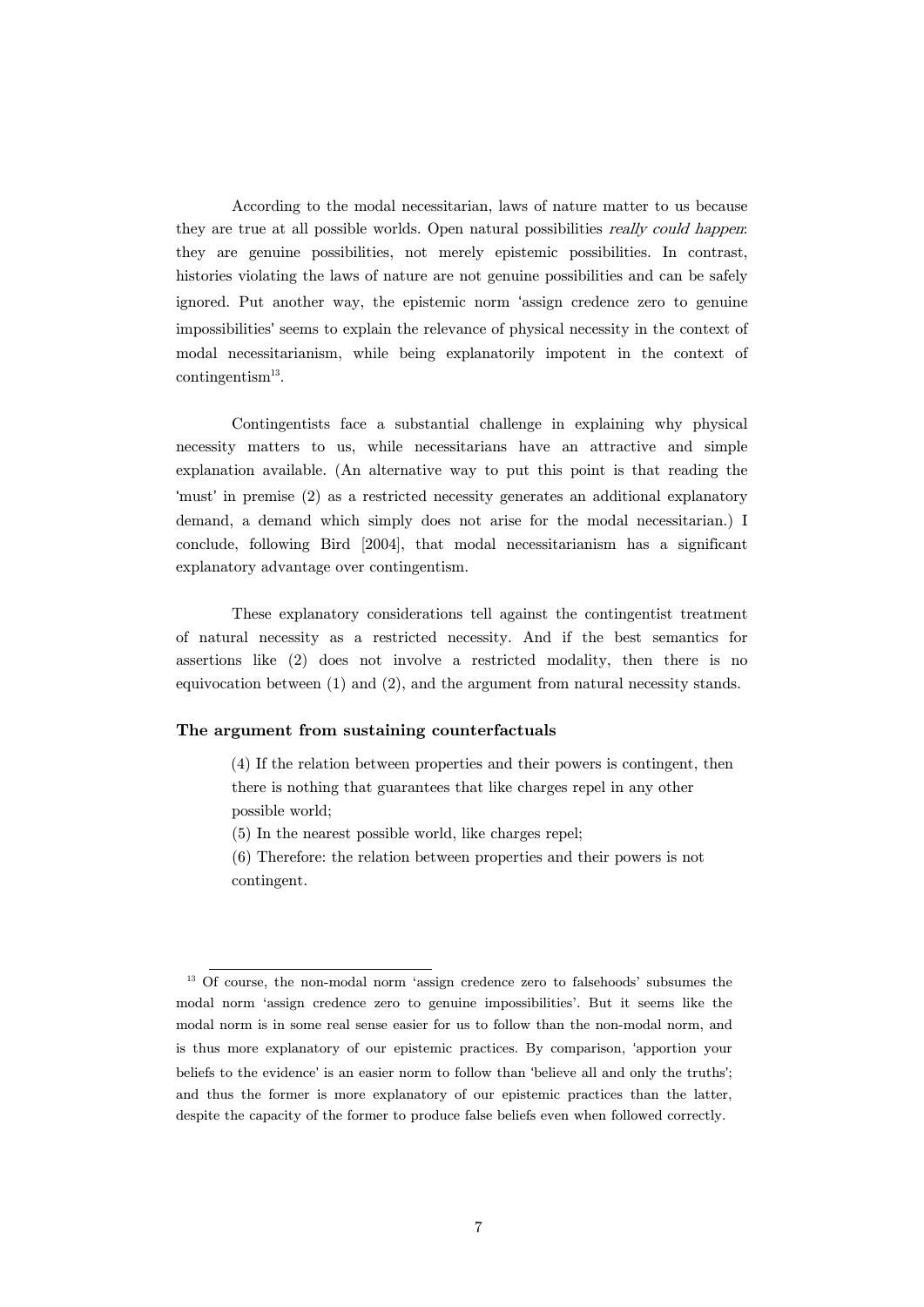Schaffer's response to the argument from sustaining counterfactuals is to deny that the consequent of  $(4)$  is inconsistent with  $(5)$ . He contends that even if charges repel in some possible worlds, there can be a guarantee that charges repel in the nearest possible world *if fixity of laws is partly constitutive of nearness*, as is the case according to the influential set of criteria for nearness of worlds set out by Lewis (Lewis [1979]).

This response of Schaffer's is closely related to his appeal to restricted modality in responding to the argument from natural necessity. Now the relevant restriction is being applied indirectly (and defeasibly) through the Lewisian criteria for nearness. And just as the restriction strategy for natural necessity raises a new explanatory demand – that of explaining why we should be interested in the restriction imposed by the laws of nature  $-$  so the use of a nearness relation which incorporates fixity of laws raises a new explanatory demand – that of explaining why we should be interested in a counterfactual construction incorporating a nearness relation restricted in this way. After all, a whole variety of nearness relations can be combined with the Lewisian possible-worlds framework for counterfactuals. The conception of nearness which incorporates fixity of laws seems to get the right results when it comes to matching our intuitive judgements; but we are left with no explanation of why it gets the right results, and with no explanation of why such a conception of nearness should be embedded so deeply into our practices of reasoning about potentially-non-actual situations.

Lewis simply assimilated the question of why the counterfactual construction incorporating his particular nearness relation should be of interest to us to the question of why laws should be of interest to us. And as I argued above, modal necessitarians seem to have a significant advantage over contingentists on this point. Accordingly, the modal necessitarian has an extremely simple explanation of why the counterfactually nearest worlds tend to have the same laws as the actual world; it is that *all* worlds have the same laws as the actual world. It is hard to imagine a contingentist explanation which could match this in simplicity.

One key idea can be extracted from the two arguments for necessitarianism that Schaffer discusses. It is that positing possible worlds with laws other than the actual laws generates an obligation to explain why we do not and should not take any account of these worlds in our deliberations. The necessitarian can appeal to the simple and general epistemic norm 'assign credence zero to genuine impossibilities' in explaining why in our modal and counterfactual deliberations we tend to hold the actual laws fixed. The contingentist must give a more complex story, and it remains to be seen whether any such story is forthcoming.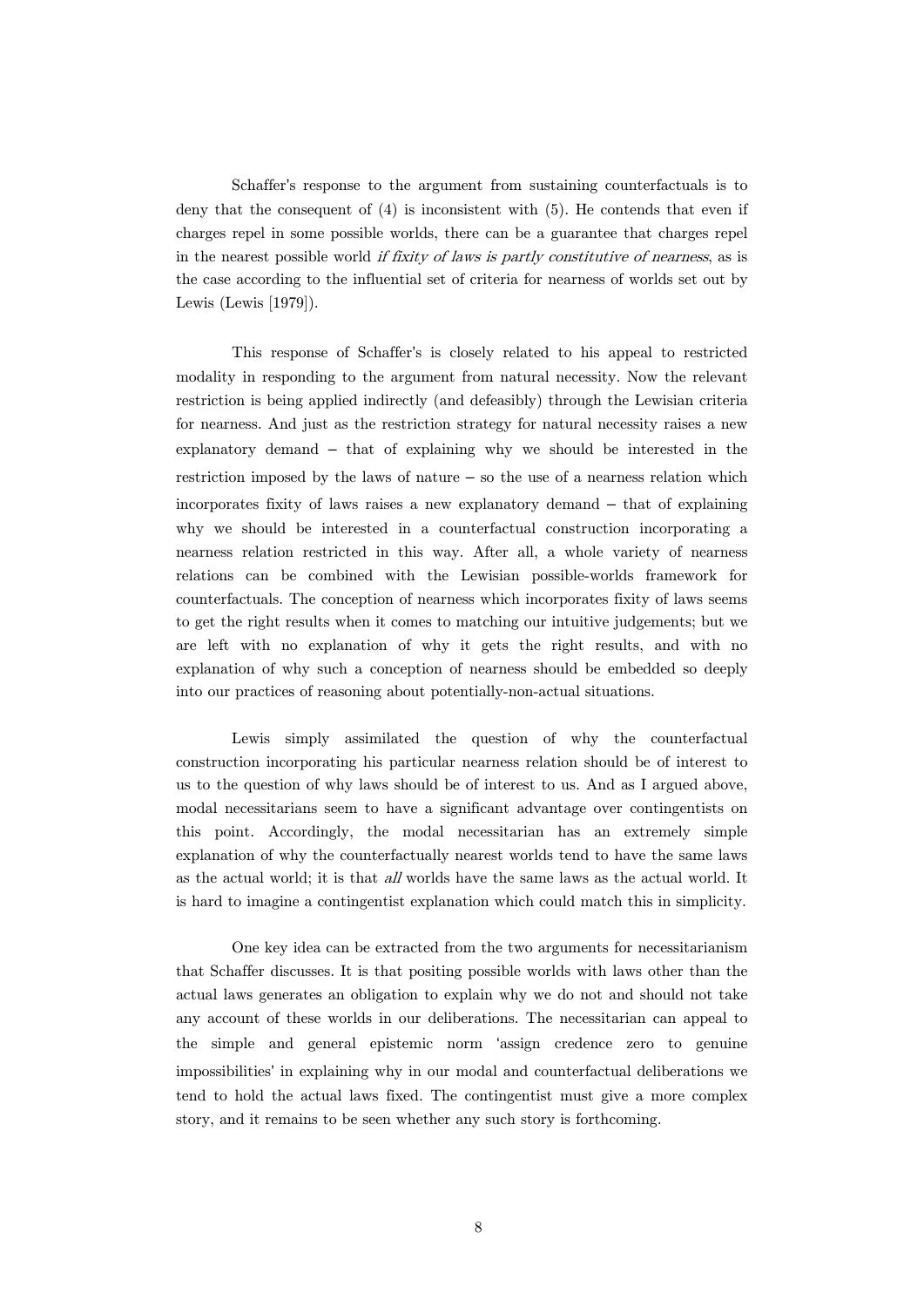# 4 Defending Modal Necessitarianism

Taking himself to have undermined the main motivations for necessitarianism, Schaffer moves on to providing direct arguments against necessitarianism. He offers five: from modality, from counterfactuals, from propositions, from conceivability, and from recombination. There is a common form to these arguments: in each case, Schaffer argues that the best philosophical theory of the topic in question relies essentially on contingentism. There is also a common form to my replies: in each case, I will argue that the contingentist theory that Schaffer offers is not clearly superior to the modal necessitarian alternative.

#### The argument from modality

The contingentist analyses natural necessity as a restricted form of necessity. According to Schaffer, only this theory 'can assimilate natural necessity to the general pattern of restricted necessities found across the historical, epistemic, deontic and conventional necessities.' (Schaffer [2005] p.8.)

The necessitarian response to this argument should be to embrace the conclusion. It is not at all clear that natural necessity *should* be assimilated to this general pattern<sup>14</sup>. There are obvious differences between natural necessity and the restricted forms of necessity that Schaffer mentions. Most obviously, there is the intimate connection between natural necessity and counterfactual truth. And there is independent reason, as I have argued above, to think that the conception of natural necessity as a restricted necessity is problematic.

The modal necessitarian picture can still accommodate restricted modalities such as historical modality, of course: the restrictions are simply placed onto a space of possible worlds which includes only worlds in which the actual laws hold. If some restricted modality serves interesting theoretical purposes when applied to an unrestricted contingentist space of possible worlds, then it ought to serve the same sort of theoretical purposes when applied to the modal necessitarian space of possible worlds.

This is not to say that the various restricted modalities will serve these purposes as successfully in the context of necessitarianism as they do in the context of contingentism. The move from treating each restricted modality as a restriction

<sup>&</sup>lt;sup>14</sup> Note that the analysis of epistemic modality as restricted is by no means universally accepted. A consequence of the analysis is that all metaphysically necessary truths are epistemically necessary; but we certainly lack knowledge of many of the metaphysically necessary truths of mathematics and of logic.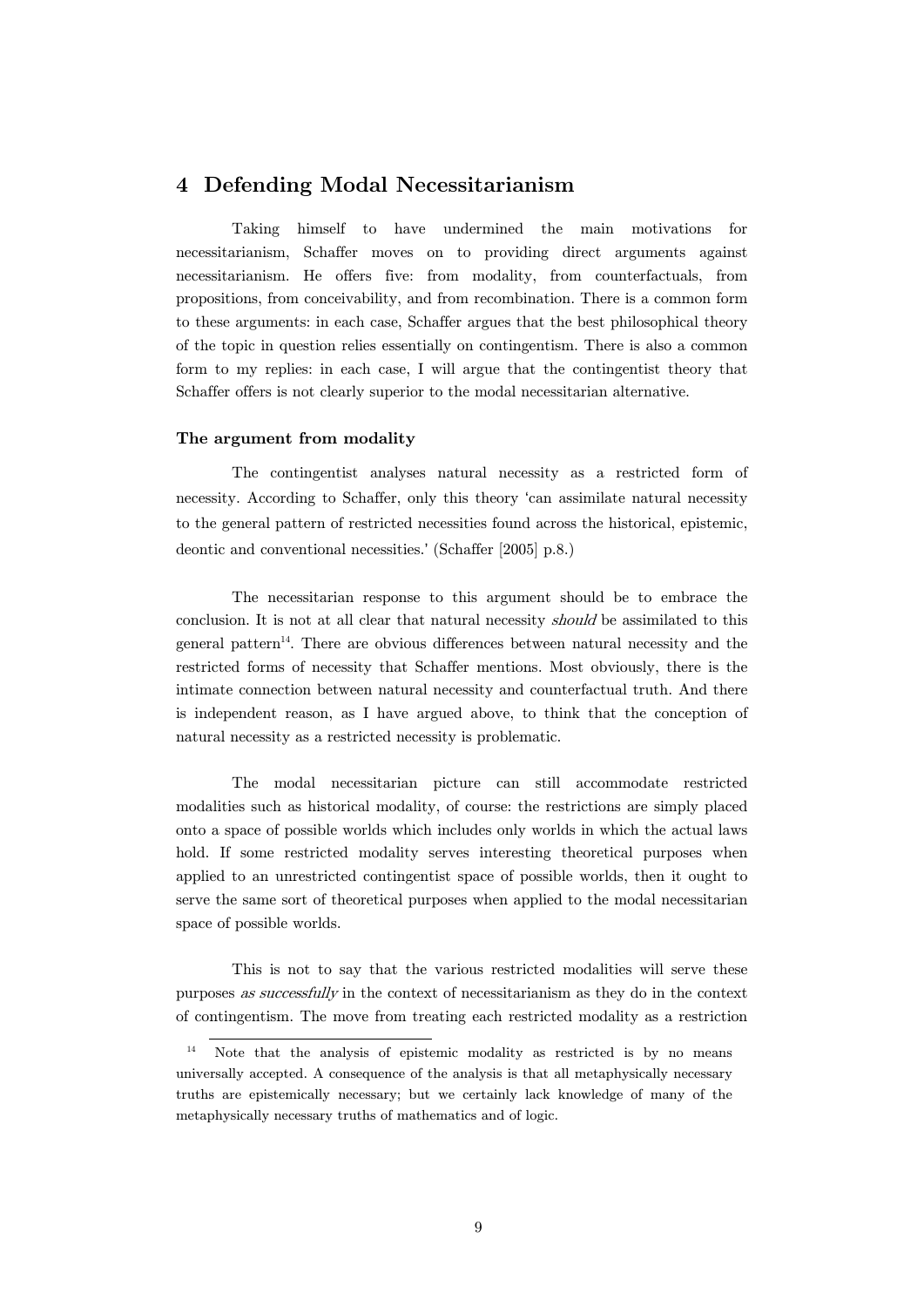on the contingentist space of possible worlds to treating it as a restriction on the modal necessitarian space of possible worlds involves dropping some worlds. Contingentists will naturally protest that these dropped worlds – worlds which are compatible with the restriction but which have alien laws – can often serve important theoretical purposes. For example, these alien worlds might be needed to ground 'counter-legal' counterfactuals, or to provide content to propositions inconsistent with the actual laws. These objections are treated separately by Schaffer, and they are the topic of the next two subsections. If they are successful, that is bad news for modal necessitarianism; but then the argument from modality itself is doing none of the damage.

I conclude that the strategy which analyses natural necessity as a restriction of metaphysical necessity is not clearly superior to modal necessitarianism, which simply identifies natural necessity with metaphysical necessity.

#### The argument from counterfactuals

Schaffer argues that the best account of counterfactuals requires that we recognise possible worlds containing miracles: small violations of the actual laws. Miracles of this sort are selected for by the criteria for nearness of possible worlds set out in Lewis [1979]; they allow the closest antecedent worlds to match the actual world exactly up to some time, and then to smoothly diverge in such a way as to make the antecedent true. Without worlds containing miracles, if the laws are deterministic then the closest worlds in which an antecedent which contradicts actuality holds will be worlds in which the initial state of the universe is different<sup>15</sup>.

<sup>&</sup>lt;sup>15</sup> It is not clear why this amounts to a serious problem. Although counterfactuals like 'had I scratched my nose just now, the initial state of the universe would have been different' seem false, so do counterfactuals like 'had I scratched my nose just now, a small miracle would have occurred'. We might further suspect that part of the resistance to the former counterfactual derives from the feeling that it incorrectly indicates that my nose-scratching caused the initial state to be different. If we cancel this implication by use of the form 'had I scratched my nose just now, the initial state of the universe would have had to have been different', the result no longer seems obviously false (especially if we are explicitly attending to the possibility of determinism). In contrast, 'had I scratched my nose just now, a small miracle would have had to have occurred' still seems false. So an alternative possible route for modal necessitarians is to accept unlimited back-tracking; this allows modal necessitarianism to be reconciled with deterministic laws without giving up on widespread counterfactual truth. See Wilson, J. [forthcoming] for further discussion.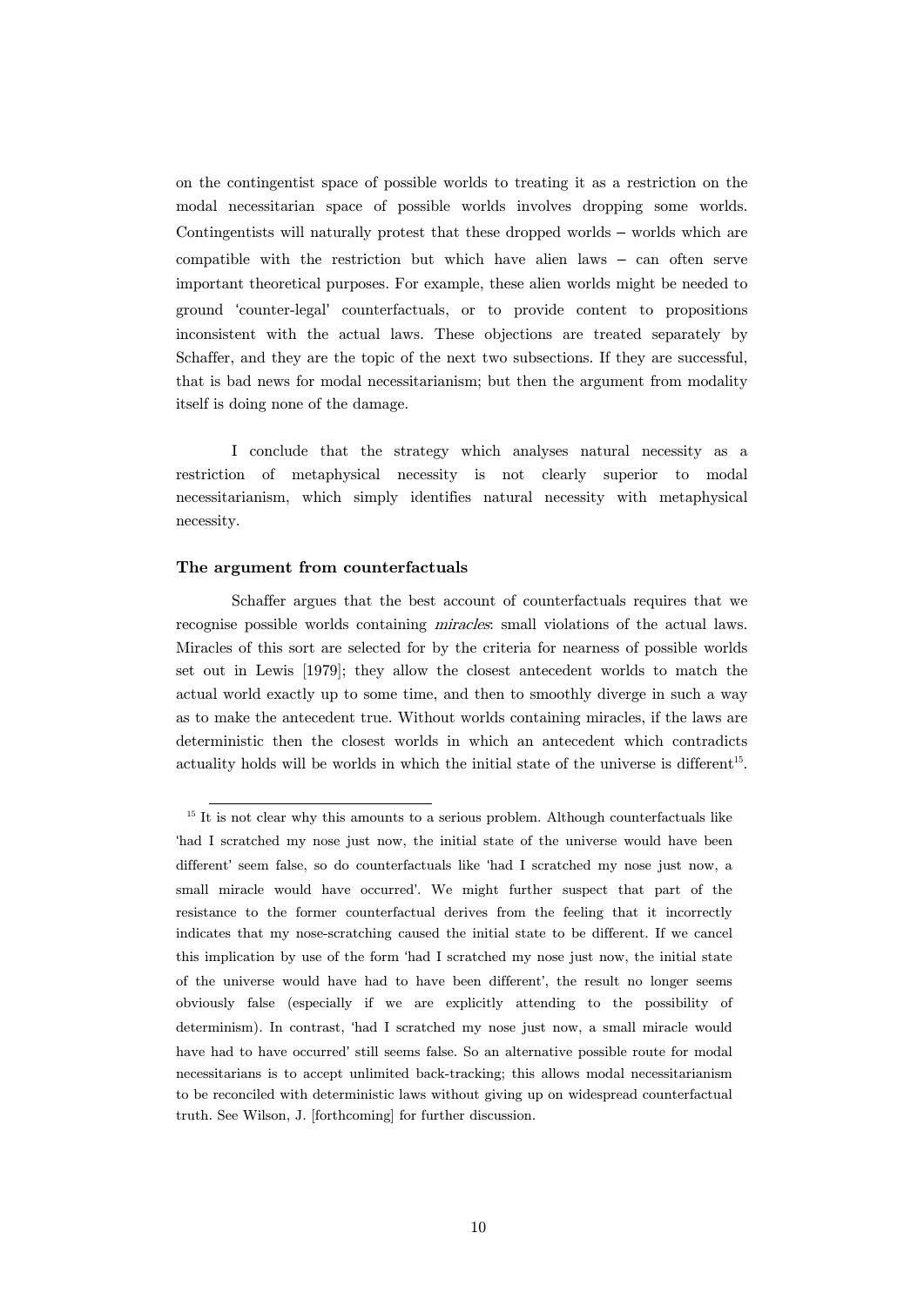Miracles, by reducing the amount of 'back-tracking' required to make true the antecedent, allow determinism and our intuitive judgments about counterfactuals to co-exist. With miracles on board, determinism does not ensure that had I scratched my nose just now the state of the universe at the big bang would have been different.

I agree that this argument spells trouble for the modal necessitarian who wants to reconcile the thesis that the actual laws are deterministic with the denial that, were things to differ from actuality in any way, the initial state of the universe would have been different. But this is not an attractive position for a modal necessitarian to adopt. Rather, the best form of modal necessitarianism will involve the claim that the actual laws involve quantum indeterminism, and hence that the laws of all possible worlds are indeterministic.

The assumption that the laws are necessarily indeterministic allows the modal necessitarian to account for counterfactuals without appealing to worlds involving violations of law. There are two ways in which this can be done. Either the modal necessitarian can replace miracles with highly unlikely but still lawful 'quasi-miraculous' quantum fluctuations, and preserve the rest of the Lewisian semantics for counterfactuals unchanged<sup>16</sup>; or the modal necessitarian can adopt an alternative semantics which makes more thoroughgoing use of indeterminism, and which does not appeal to miracles or quasi-miracles at all. One promising proposal of this latter sort is offered by Maudlin [2007]; but there are many ways in which such theories can be developed<sup>17</sup>. But, more conservatively, the modal necessitarian can resist the argument from counterfactuals simply by adopting the modified Lewisian semantics which replaces miracles by quantum quasi-miracles.

<sup>&</sup>lt;sup>16</sup> Might there turn out to be too few low-chance quantum-mechanical events to play the role of miracles in the Lewisian semantics? While this is perhaps an open empirical question – if something like Robin Hanson's 'mangled worlds' hypothesis (Hanson [2003]) turns out to be correct, there may be no quantum possibilities involving extremely unlikely events – I think the evidence is pretty strong that quantum mechanics will allow for analogues of the kind of 'small miracles', localized in time and space, which are needed for the Lewisian counterfactual semantics.

 $17$  An advantage of this approach is that it does not render true counterfactuals like 'if I had scratched my nose just now, a highly unlikely quantum event would have had occurred'. Other motivations for the approach might include the worries raised by Hawthorne [2005] and Hajek [MS] about the interaction of the Lewisian theory of counterfactuals with indeterministic laws. Some potential responses are canvassed by Williams [2008]. But we can set these worries aside here, since they apply to contingentism as much as to modal necessitarianism.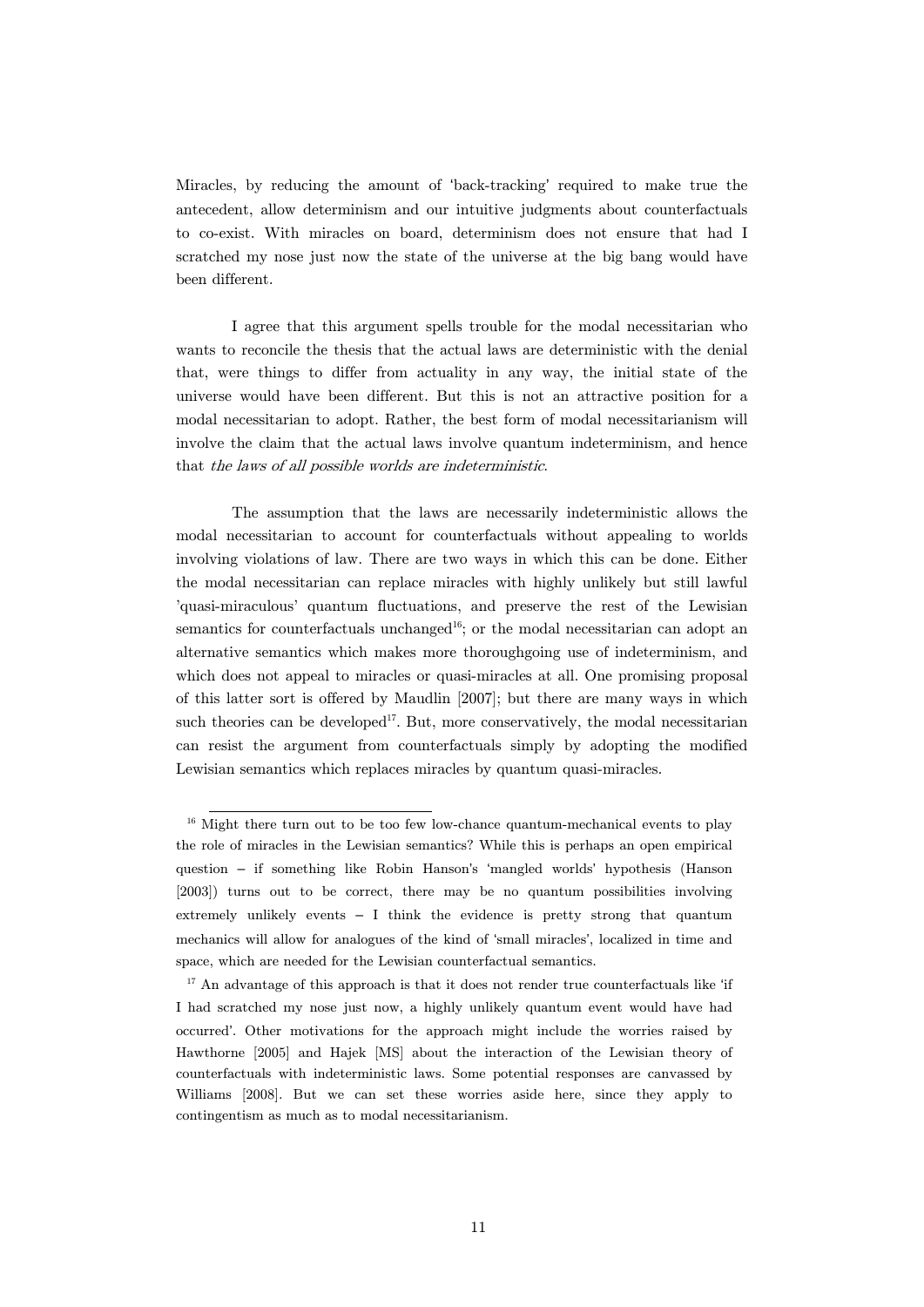Of course, relying on quantum indeterminism to account for counterfactuals makes modal necessitarianism hostage to empirical fortune. But I am happy to accept the risk that future developments will reveal that the world is deterministic, since I take that outcome to be extremely unlikely.

A natural concern about these modal necessitarian treatments of counterfactuals is that they will be unable to handle 'counter-legal' counterfactuals, those in which the antecedent is inconsistent with the actual laws of nature. But this limitation derives from an inherent limitation of possible-worlds semantics for counterfactuals. Like it or not, everyone is stuck with a large class of 'counterpossible' counterfactuals which cannot be given non-trivial truth-conditions in possible-worlds terms: those with antecedents which are logically impossible or conceptually impossible, or which are inconsistent with Kripkean a posteriori necessities. The modal necessitarian adds some more counterfactuals to this class; but a separate treatment of counter-possibles (perhaps a pragmatic one, if they are to be counted as trivially true) is anyway essential to a possible-worlds counterfactual semantics.

One common source of discomfort with this necessitarian response has been the thought that discovering whether determinism is true or false at the actual world shouldn't make any difference to the correct semantics for counterfactuals. If we were to discover that the actual laws were deterministic, so the argument runs, then we would need to adopt a semantics for counterfactuals which allows for nontrivial truth-conditions in a world with deterministic laws<sup>18</sup>.

This argument fails because it makes essential use of a counterfactual conditional which is, according to the necessitarian, a counter-possible conditional. If modal necessitarianism is true and the laws of the actual world are indeterministic, then the discovery that determinism holds is itself an impossible one.

Stated using indicative conditionals, the argument is uncompelling. If the actual laws are deterministic, then indeed the best semantics for counterfactuals will not rely on indeterminism. But the truth of this indicative conditional is quite consistent with the claim that deterministic laws are metaphysically impossible. To generate a difficulty for modal necessitarianism we would need the subjunctive

 $^{18}$  A variant of this argument assumes that we can know that certain counterfactuals have non-trivial truth-conditions even in advance of knowing whether the actual laws are indeterministic, and concludes that non-trivial truth-conditions for counterfactuals must be recoverable under determinism.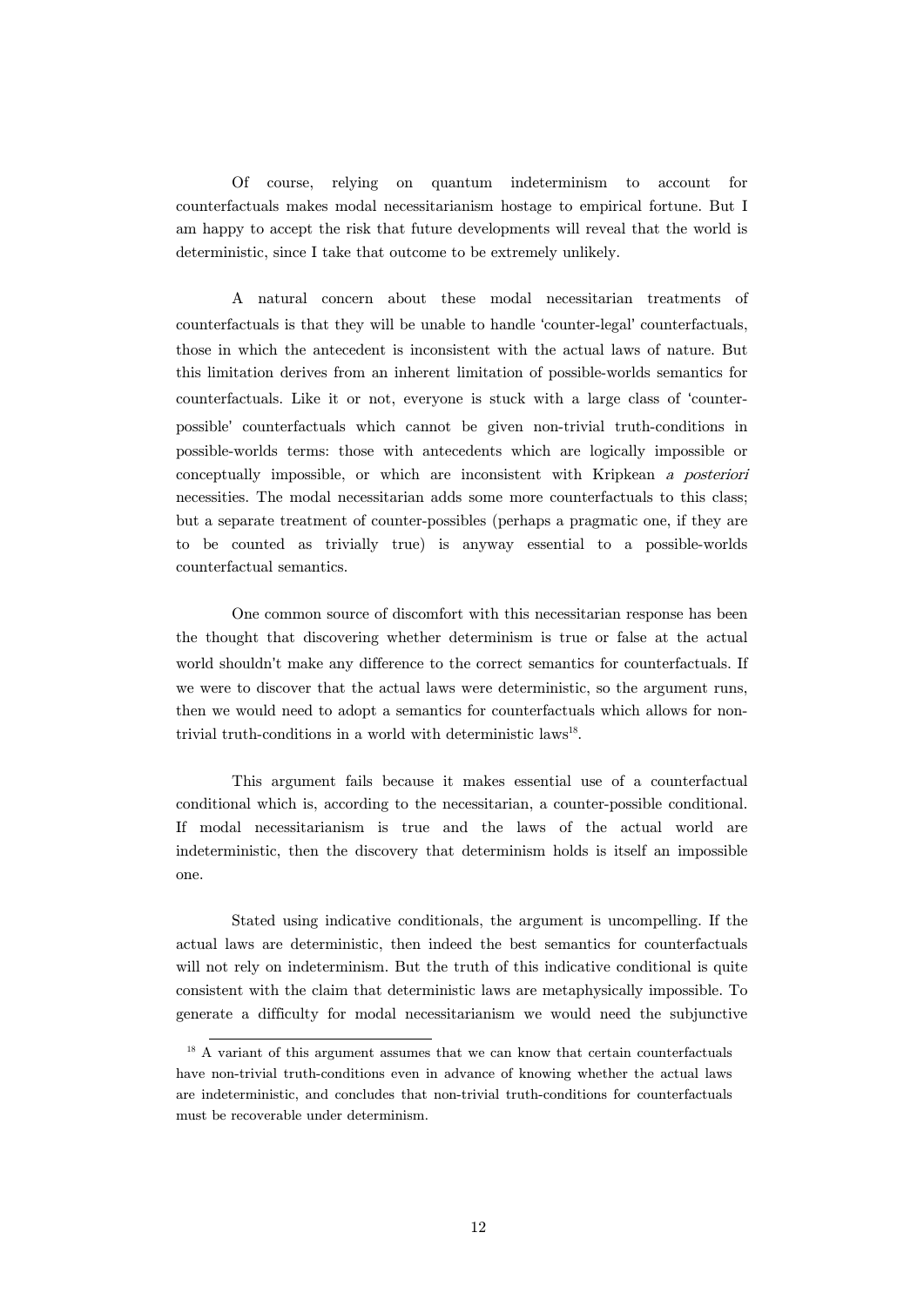form of the conditional; but the modal necessitarian can coherently regard this form as a counter-possible counterfactual, neutralizing the threat it poses.

Another way to make this point is to draw an analogy with the following argument: if there were no possible worlds, then the best semantics for counterfactuals would not be a possible-worlds semantics. Since possible worlds may turn out not to exist, we should reject possible-worlds semantics for counterfactuals. Nobody will be willing to accept this argument. When the argument is posed in subjunctive form, the friend of possible-worlds semantics should think of it as a counter-possible counterfactual. And when posed in indicative form, it is no threat to the internal consistency of possible-worlds semantics. (This is essentially the response of Handfield [2004] to the argument against necessitarianism from counter-legals.)

This discussion underlines the need for users of the possible-worlds semantics for counterfactuals to make a clear distinction between subjunctive and indicative readings of conditionals<sup>19</sup>. Given modal necessitarianism, if we are unsure whether some conditional is a counter-possible, then we will be unsure whether it has a subjunctive reading with non-trivial truth-conditions. But this is an unavoidable feature of the possible-worlds semantics for subjunctive conditionals. According to possible-worlds semantics, subjunctives are to indicatives as objective chances are to subjective credences, and as metaphysical possibility is to epistemic possibility. Ascribing falsity to a counter-possible subjunctive conditional is like ascribing a non-trivial objective chance to a mathematical proposition: it betrays a misunderstanding of the modal status of the subject-matter. But, as I have emphasized, this feature of the possible-worlds semantics is quite independent of modal necessitarianism.

The thought that violations of law are not needed for the best account of counterfactuals is an unfamiliar one. That is because work on counterfactuals tends to take for granted that deterministic laws are a metaphysical possibility, and that we must accordingly allow for the truth of ordinary counterfactual judgements to be recoverable in deterministic worlds. That is, work on counterfactuals tends to presuppose contingentism. But this does not amount to any kind of argument.

If modal necessitarianism is correct, then the best semantics for counterfactuals will not involve worlds containing genuine miracles. But if the actual laws are quantum-indeterministic, then a semantics for counterfactuals

<sup>&</sup>lt;sup>19</sup> The use of these terms is philosophically standard, but grammatically incorrect. See Bennett [2003], Section 5.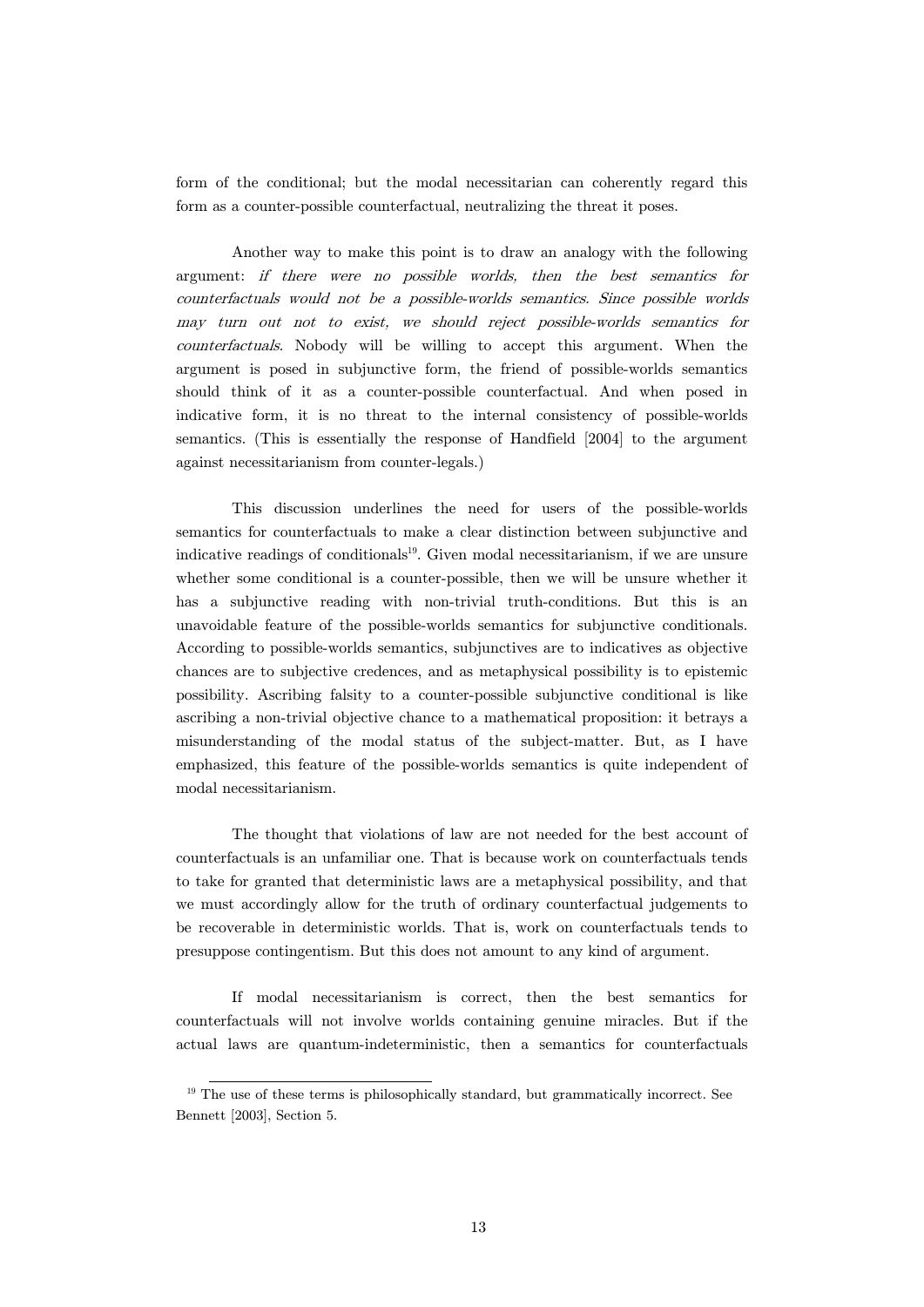which appeals to quantum indeterminism can mimic (or replace) the Lewisian semantics involving genuine miracles. Schaffer's argument from counterfactuals accordingly has no force against the modal necessitarian who accepts quantum indeterminism.

#### The argument from propositions

Schaffer's argument from propositions is straightforward. He assumes that propositions can be identified as sets of worlds, and that there are contentful propositions describing the violation of laws of nature. An example which is intended to underwrite this latter assumption is that 'a misinformed scientist might believe that like charges attract' 20.

Here is the way that Schaffer formalizes the argument:

(7) If the relation between properties and their powers is necessary, then there is no contentful proposition that like charges attract;

(8) There is a contentful proposition that like charges attract;

(9) Therefore: the relation between properties and their powers is not necessary.

Schaffer suggests that the necessitarian will reject  $(8)$ , and will explain away our attraction to it by saying that we confuse the proposition that like charges attract for the proposition that like schmarges schmattract. This explanation is not available to modal necessitarians, who deny the metaphysical possibility of schmarge. But modal necessitarians have other lines of response available to what is really a familiar dilemma. Consider an analogous argument:

(7a) If the relation between numbers and number-theoretic truths is necessary, then there is no contentful proposition that Fermat's Last Theorem is false;

(8a) There is a contentful proposition that Fermat's Last Theorem is false; (9a) Therefore: the relation between numbers and number-theoretic truths is not necessary.

Nobody will be willing to accept the conclusion of this argument. But reasons for rejecting it may differ.

 $20$  Schaffer [2005] p.9.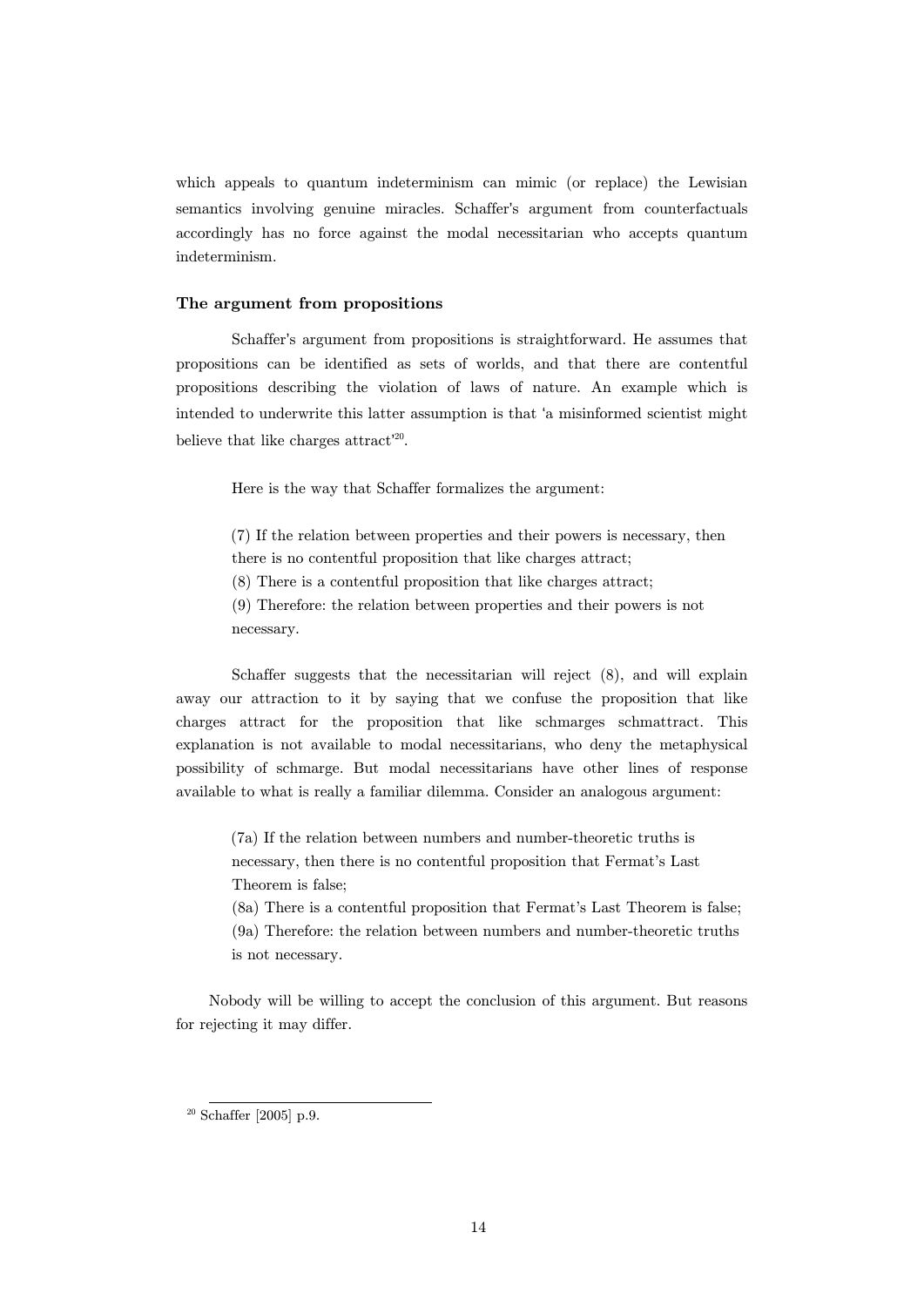Some philosophers will say that there is indeed a contentful proposition that that Fermat's Last Theorem is false – it is just that this proposition is necessarily false. Saying this requires a theory of propositions more fine-grained than the propositions-are-sets-of-worlds theory. (I am assuming that the null proposition, true at no world, is not 'contentful' in Schaffer's sense.) Such philosophers will reject (7a). But if (7a) is rejected then there seems to be no reason to uphold  $(7)^{21}$ ; and the argument from propositions fails.

To give the argument from propositions any chance of success, we must grant Schaffer the assumption that the coarse-grained sets-of-worlds theory of propositions is correct. But even granting this assumption, the argument can be resisted by the modal necessitarian. Given the coarse-grained conception of propositions, the modal necessitarian will deny (8), for the same reason that proponents of the coarse-grained conception deny (8a). It need not always be obvious, even to competent speakers of a language, whether a given grammatical sentence expresses a contentful coarse-grained proposition. Whichever conception of propositions they prefer, then, the modal necessitarian can resist the argument from propositions.

#### The argument from conceivability

Schaffer's argument from conceivability maintains that the link between conceivability and possibility is an indispensable part of modal epistemology, and that the modal necessitarian 'is committed to a complete collapse of any conceivability-possibility link<sup>122</sup>. He formulates the argument from conceivability as follows:

(10) If the relation between properties and their powers is necessary, then

it is inconceivable that like charges attract;

(11) It is conceivable that like charges attract;

(12) Therefore: the relation between properties and their powers is not necessary.

Schaffer expects the necessitarian to respond by saying that that (11) is false, and that when we take ourselves to be conceiving that like charges attract, we are in fact conceiving that like schmarges schmattract. He correctly maintains

<sup>&</sup>lt;sup>21</sup> Perhaps like charges attracting is *conceivable* while mathematical falsehoods aren't. But to press this point is to change the subject from the argument from propositions to the argument from conceivability, discussed in the next subsection.

 $22$  Schaffer [2005] p.12.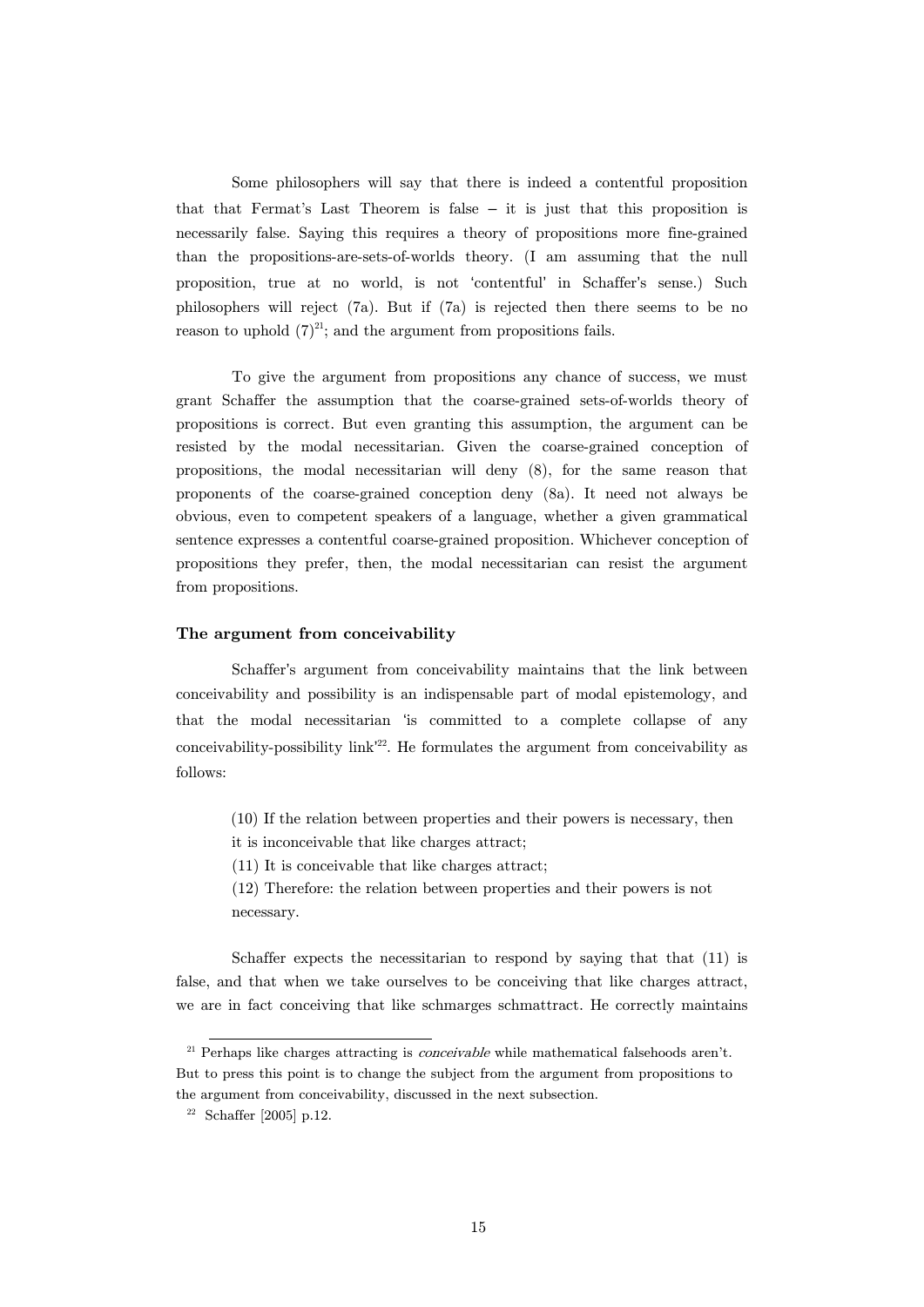that this response is not available to the modal necessitarian, but only to the causal or nomic necessitarian, and quite reasonably criticizes it as lacking independent motivation.

In contrast, modal necessitarians have a quite different response available. They can deny that there is any such possible property as schmarge, or any such possible behaviour as schmattraction, but nevertheless reject the idea that this requires charges attracting to be inconceivable. This response involves denying that conceivability entails possibility, and rejecting (10). Whether it is conceivable that like charges attract depends on us, and on our conceptual apparatus. Whether the relation between properties and their powers is necessary depends not at all on us or on our conceptual apparatus, but on the properties and powers themselves. (10) is prima facie implausible.

Schaffer does in fact go on to provide additional support for (10). In a footnote he argues that 'conceivability seems to be our main guide to knowledge of what is possible. This suggests that it is preferable to restrict conceivability rather than reject it outright, on pain of modal skepticism<sup>23</sup>. This motivation for the conceivability-possibility link may be persuasive to the contingentist (who faces notorious difficulties when it comes to modal epistemology, and who might well choose to embrace a problematic epistemology rather than to give up on the project altogether) but it is totally unpersuasive for the modal necessitarian.

According to modal necessitarianism, modal epistemology is continuous with ordinary epistemology. While it does not itself entail many particular modal truths, modal necessitarianism does remove the need for a distinctive epistemological route to modal knowledge. Fundamental physical theories, if true, comprise metaphysically necessary truths according to modal necessitarianism; and the state space of the true fundamental physical theory faithfully represents the space of genuinely possible worlds.

Once modal epistemology is assimilated to general scientific epistemology in this way, the inference from conceivability to possibility looks thoroughly dubious. For p to be conceivable, for a modal necessitarian, is just for p to be conceived in some possible world; that is, for p to be conceivable is for an event of conceiving-that-p to be compatible with the fundamental laws of nature of the actual world. There is of course no entailment from 'p is conceived' to 'p is true' – so why should there be any entailment from 'p is possibly conceived' to 'p is

 $23$  Schaffer [2005], p.26.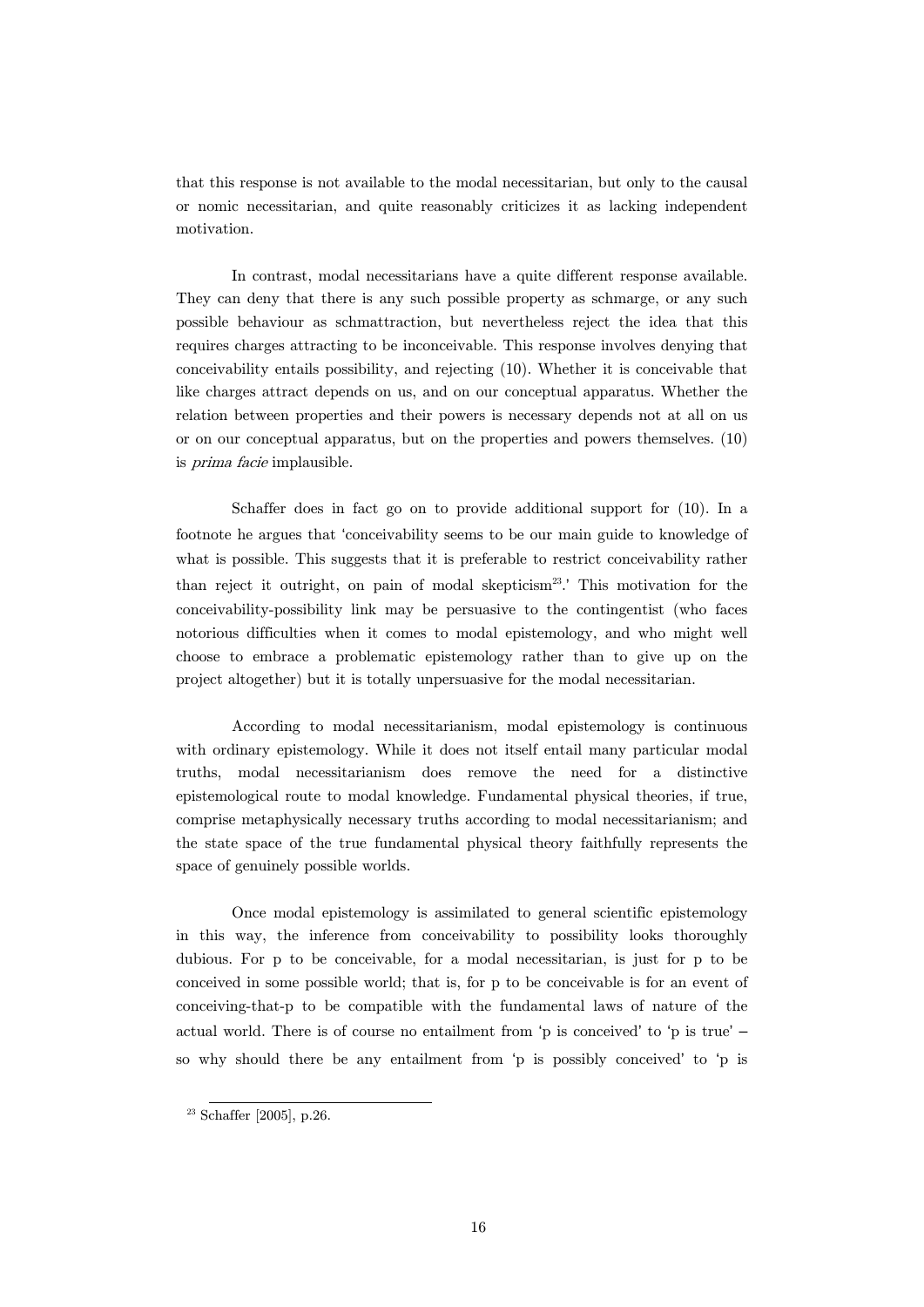possibly true'? Only a perceived lack of any alternative route to modal knowledge could lead us to rely on the conceivability-possibility inference.

Far from presenting a problem for modal necessitarianism, the unification of modal epistemology with general scientific epistemology that it involves is one of the strongest points in its favour. Modal necessitarians require no special epistemology for modal truths, and they need not rely on the problematic conceivability-possibility link. The argument from conceivability is accordingly impotent against modal necessitarianism.

#### The argument from recombination

Schaffer's final argument against necessitarianism runs as follows:

(13) If the relation between properties and their powers is necessary, then some combinations of charge and acceleration would be impossible;

(14) All combinations of charge and acceleration are possible;

(15) Therefore: the relation between properties and their powers is not necessary.

As should be obvious, the modal necessitarian will deny (14), and maintain that not all combinations of charge and acceleration are possible. There are two viable ways to underwrite this denial.

The first way is to appeal to the thought that charge and acceleration are not 'distinct existences', maintaining recombination (as Schaffer states it, that if x and y are distinct existences, then there is a possible world with just x, a possible world with just y, and a possible world with x and y). Schaffer anticipates this necessitarian response, and argues that it 'preserves the letter of recombination, but dashes its spirit.<sup>'24</sup> The argument given for this conclusion involves the supposition that the laws are deterministic. For reasons discussed above, the necessitarian need not grant this supposition: the best form of necessitarianism has it that the laws are necessarily indeterministic. However, Schaffer's rebuttal of the necessitarian response fails even on the assumption that the actual laws are deterministic.

The rebuttal starts with the observation that 'every actual existence is a correlate of a common cause: the Big Bang' and argues that, if necessitarianism and determinism are true, that entails that 'zero recombination of actual existences is

 $24$  Schaffer [2005], p.12.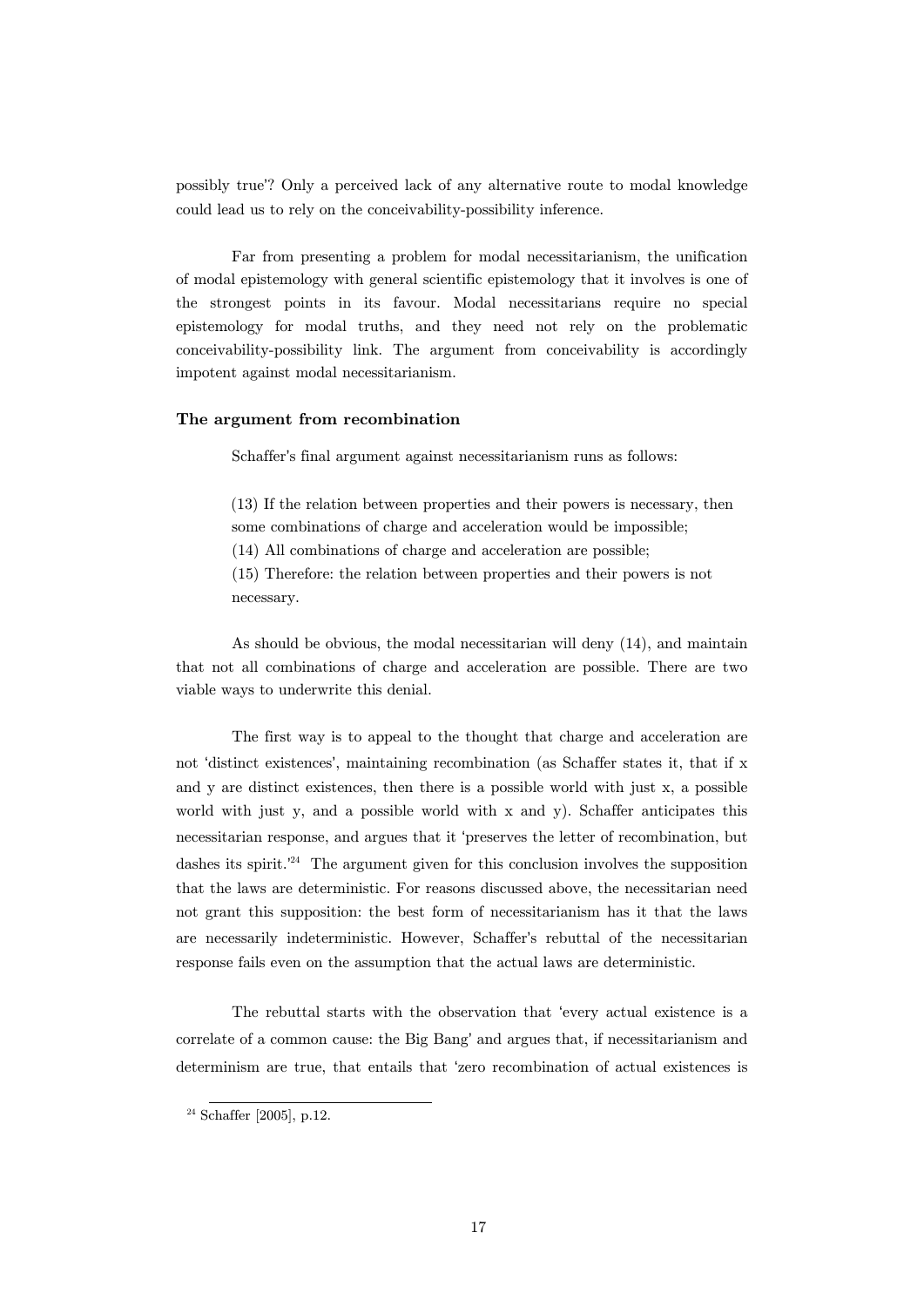allowed. The world has become an indivisible Parmenidean unity, the essential outpouring of the initial singularity. This is not a minor restriction on recombination, but rather an unprecedented rejection of any recombination of  $actual$  elements<sup>25</sup>.'

This argument fails because it neglects that the necessitarian may hold that the actual initial conditions of the universe are contingent, even if the actual laws are necessary. Schaffer recognises this option in a footnote, but dismisses it as a route to reclaiming recombination: 'Perhaps sometimes this is possible. But, I suspect, it will still drastically limit recombination of actual elements, far beyond what intuition permits<sup>26</sup>.' But he has not provided any argument that the restriction on recombination which determinism and modal necessitarianism jointly produce is as extensive as he suspects it is $^{27}$ .

In the same footnote, Schaffer complains that linking recombination to the contingency of initial conditions renders recombination an a posteriori matter. I see this result as a virtue of modal necessitarianism rather than as a vice. Modal necessitarians will typically be unmoved by appeals to intuition about what is possible; their modal epistemology is a posteriori and scientific, not a priori and intuition-based.

The second way modal necessitarians can resist the argument from recombination is to abandon recombination altogether, and to give an alternative characterization of modal space. Modal necessitarianism gives us rich resources for doing this; according to modal necessitarianism, the state spaces associated with physical theories themselves comprise naturalistic descriptions of the general features of the space of genuinely possible worlds. This second option is the one that I prefer. Just as the role that the inference from conceivability to possibility plays in contingentist modal epistemology is rendered superfluous by modal necessitarianism, so may be the role that recombination plays in contingentist modal metaphysics.

 $25$  Schaffer [2005], p.12.

 $26$  Schaffer [2005], p.27.

 $27$  Even if an argument of this sort can be provided, the modal necessitarian could fall back on the assumption that the laws are necessarily indeterministic. Wherever there are independent chance events, all combinations of their possible outcomes are possible: this undermines the thought that the world is 'the essential outpouring of the initial singularity'.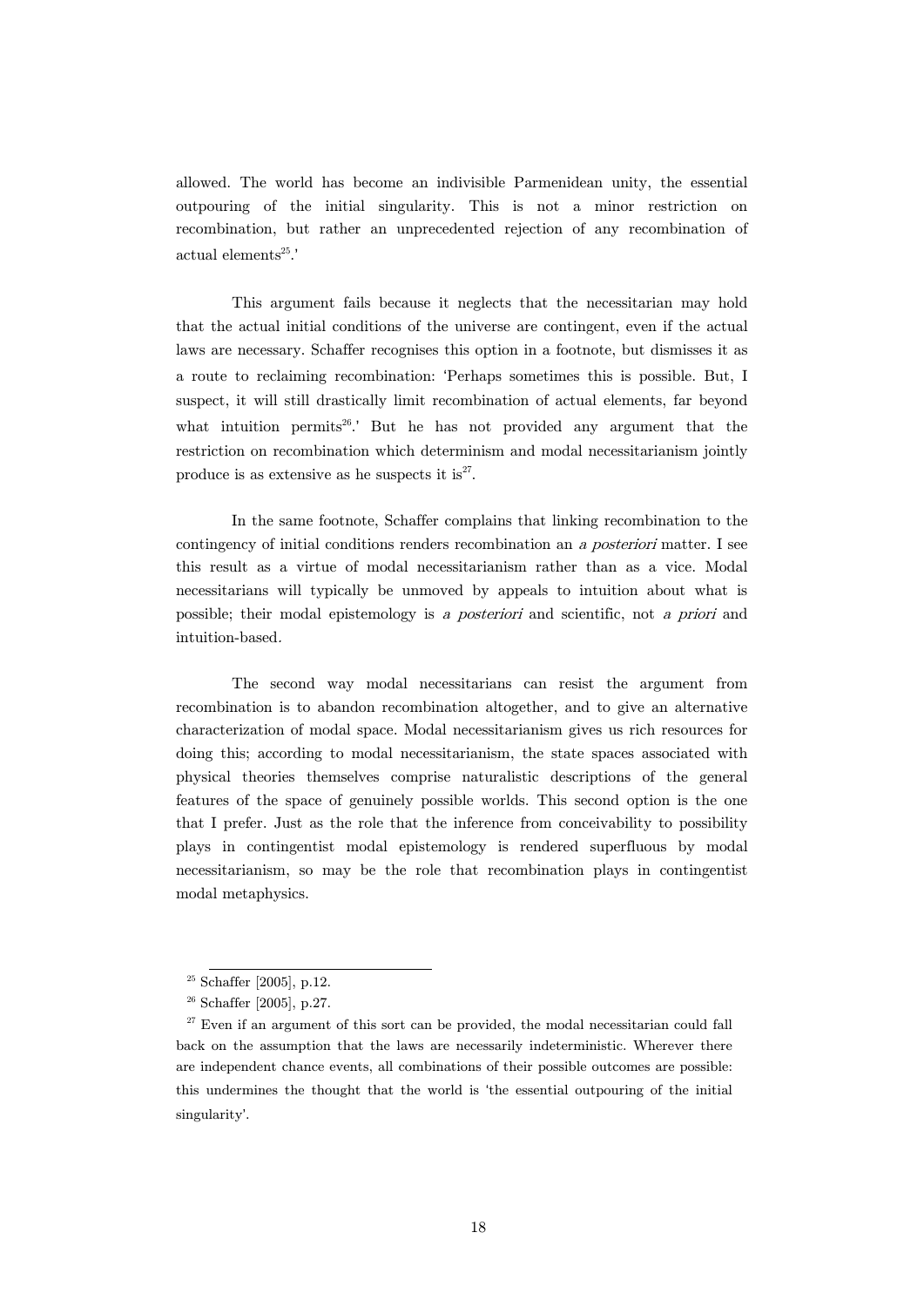Even for modal necessitarians who are friends of recombination, the argument from recombination can be rejected. And for modal necessitarians who reject recombination and give a naturalistic characterization of modal space, the argument has no force at all.

### 5 Conclusion

I have replied to Schaffer's criticisms of two arguments for modal necessitarianism, and I have shown how his direct arguments against necessitarianism lack any force against a modal necessitarian who takes the actual laws to be quantum-indeterministic. In the process, I have highlighted some advantages of a necessitarian modal epistemology over a contingentist modal epistemology. I conclude that the modal status of the laws of nature remains very much an open question $^{28}$ .

# References

Bennett, J. [2003]. A Philosophical Guide to Conditionals. Oxford University Press.

Bird, A. [2004]. 'Strong necessitarianism: the nomological identity of possible worlds'. Ratio 15, pp.256-276.

Bird, A. [2007]. Nature*'*s Metaphysics. Oxford University Press.

Ellis, B. & Lierse, C. [1994]. 'Dispositional Essentialism'. Australasian Journal of Philosophy 72, pp.27–45.

Fales, E. [1993]. 'Are Causal Laws Contingent?' In Campbell, Bacon & Reinhardt, eds., Ontology, Causality, and Mind: Essays in Honour of D.M. Armstrong. Cambridge University Press.

Fine, K. [2002]. 'The Varieties of Necessity'. In Gendler & Hawthorne, eds., Conceivability and Possibility. Oxford University Press.

Hajek, A [MS]. Most Counterfactuals Are False.

<sup>&</sup>lt;sup>28</sup> Discussions with Toby Handfield triggered the writing of this paper; he also made many useful suggestions for improvement. An early version was presented at a Monash work-in-progress seminar, and at an ANU metaphysics workshop in Kioloa. My thanks go to these audiences for their feedback, and in particular to Alexander Bird, Antony Eagle and Jonathan Schaffer for their patient and constructive comments. I am also grateful to an anonymous referee for this journal.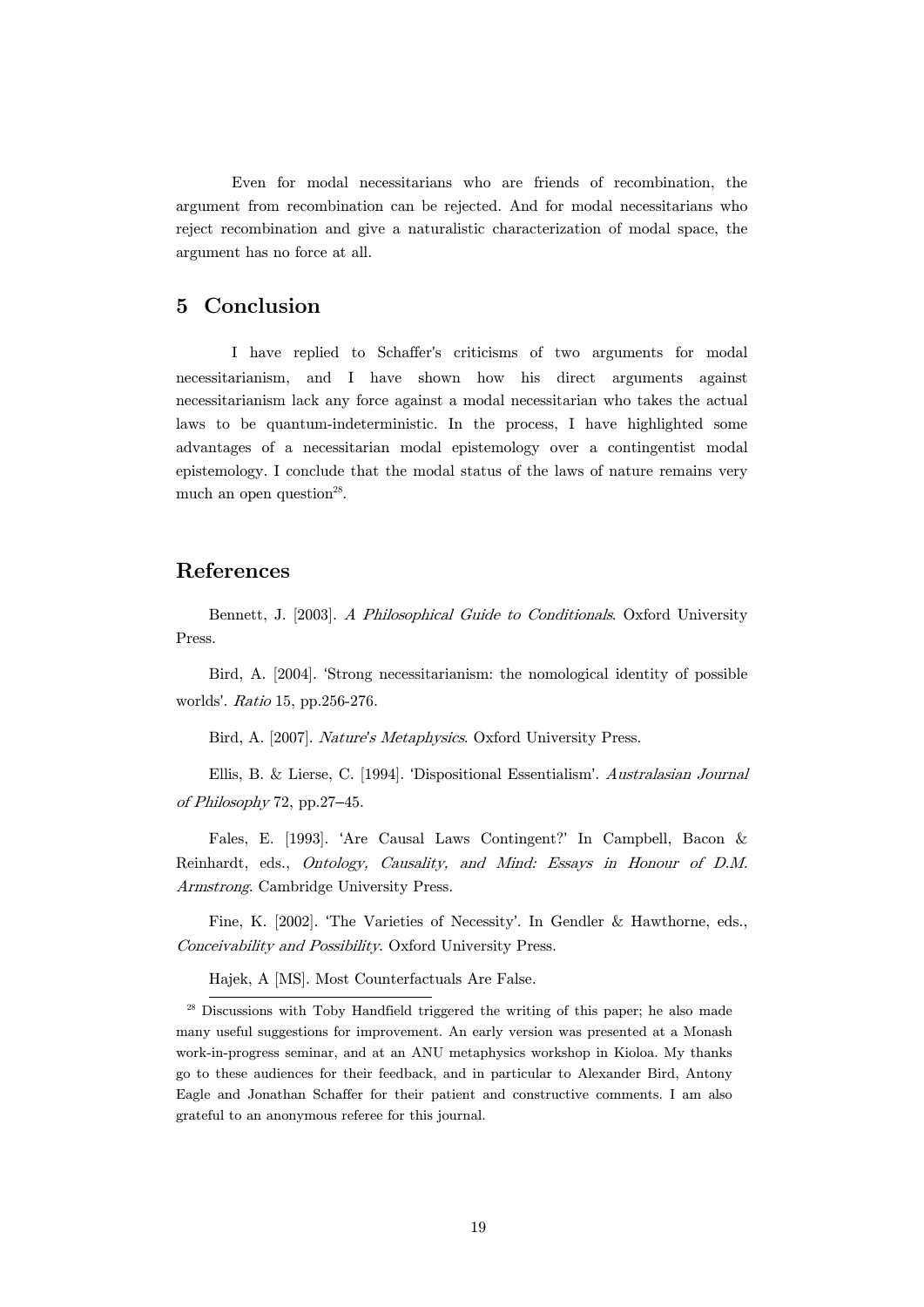Handfield, T. [2004]. 'Counterlegals and Necessary Laws'. Philosophical Quarterly 54:216, pp.402–419

Handfield, T. [2012]. A Philosophical Guide to Chance. Cambridge University Press.

Hanson, R. [2003]. 'When Worlds Collide: Quantum Probability From Observer Selection?' Foundations of Physics 33:7, pp.1129-1150.

Hawthorne, J. [2005]. 'Chance and Counterfactuals'. Philosophy and Phenomenological Research, pp.396–405.

Hoefer, C. [2007]. 'The Third Way on Objective Probability: A Sceptic's Guide to Objective Chance'. Mind 116:463, pp.549-596.

Howson, C. and Urbach, P. [1993]. Scientific Reasoning: The Bayesian Approach. Open Court.

Lewis, D. [1973]. Counterfactuals. Blackwell.

Lewis, D. [1979]. 'Counterfactual dependence and time's arrow'. Nous 13:4 pp.455-476.

Maudlin, T. (2007). The metaphysics within physics. Oxford: Oxford University Press.

Schaffer, J. [2005]. 'Quiddistic Knowledge'. Philosophical Studies 123:1-2, pp.1- 32.

Schwarz, W. [forthcoming]. 'Proving the Principal Principle', to appear in Asymmetries of Chance and Time, ed. A. Wilson. Oxford: Oxford University Press.

Shoemaker, S. [1980]. 'Causality and Properties'. In van Inwagen (ed.), Time and Cause. D. Reidel.

Shoemaker, S. [1998]. 'Causal and Metaphysical Necessity'. Pacific Philosophical Quarterly 79:1, pp.59–77.

Strevens, M. [1999]. 'Objective Probability as a Guide to the World'. Philosophical Studies 95:3, pp.243-275.

Swoyer, C. [1982]. 'The Nature of Causal Laws', Australasian Journal of Philosophy 60, pp.203-23.

Williams, R. [2008]. 'Chances, Counterfactuals and Similarity'. Philosophy and Phenomenological Research 77:2, pp.385-420.